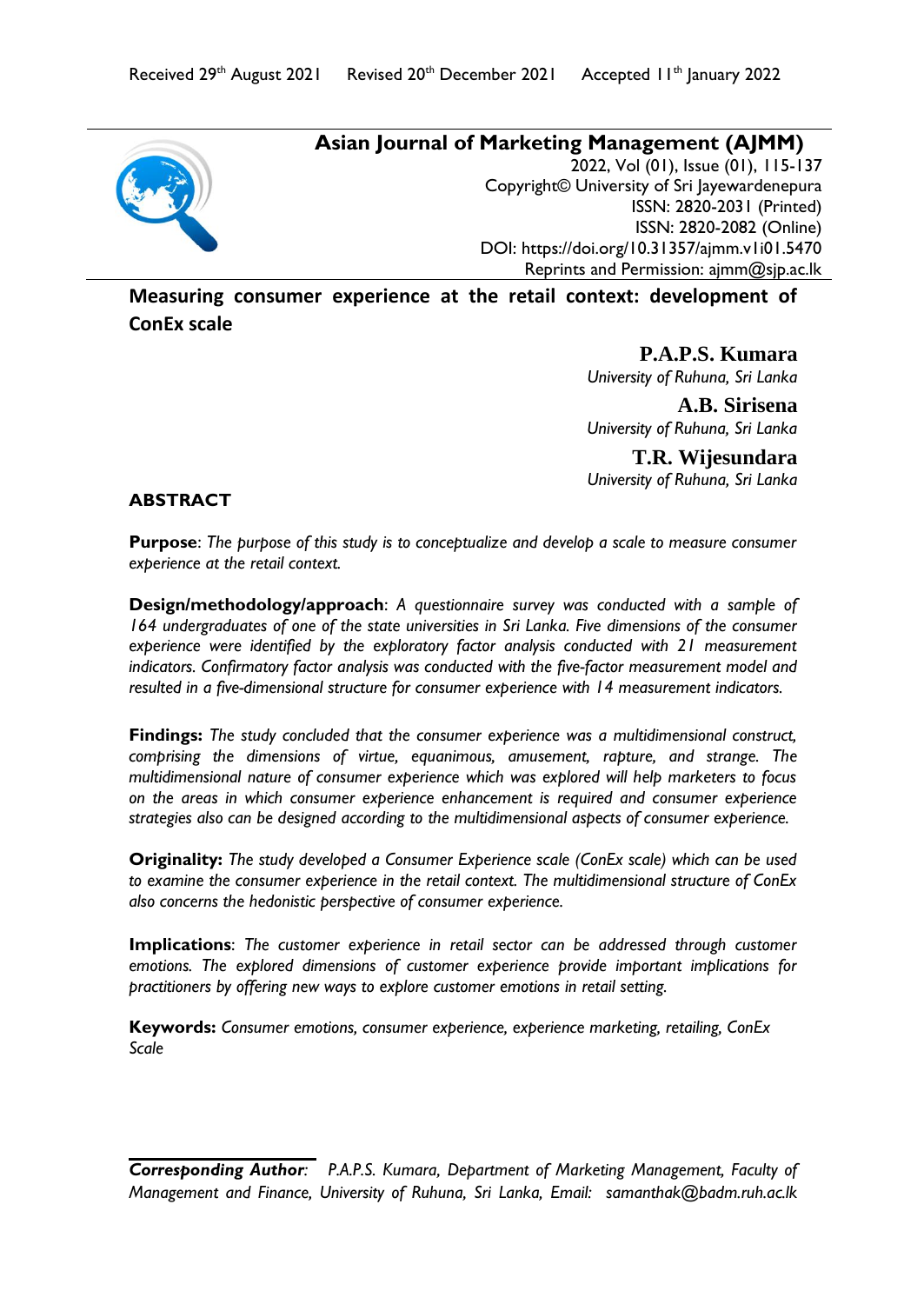#### **INTRODUCTION**

The marketing landscape is changing (Homburg, Jozić and Kuehnl, 2017). Since the beginning of the concept of marketing, it has been broadening its perspective on the exchange of 'market offering'. The term 'market offerings' is used in marketing with a wide-ranging meaning of 'products'. Market offers are usually consumed in many ways by groups of users (Holt, 1995). Thus, over the past years, marketing has been a typical issue as it has been postulated to understand consumer behavior (Tynan and McKechnie, 2009). The sub-disciplines of service marketing and experience marketing have emerged to address much of this broadened perspective. Gilmore and Pine (2002) argue that, in an experience economy, business organizations need to create memories and a platform for generating better economic value, instead of just creating goods and delivering services. Much value on customer experience has been given in contemporary businesses as the consumer experience (management) can be used to differentiate their offering from those of competition. Moreover, the service industry can be seen as a sector where consumer experience is at the center of its being (Kim et al., 2011).

'The customer experience' has become one of the key concerns in marketing (Lemon and Verhoef, 2016). The experience plays a significant role in determining the quality of a firm's offering (Gentile, Spiller and Noci, 2007). The retail sector is being widely expanded throughout the world and has experienced significant growth over the last decades. Infrastructure development projects in the rural areas of the countries and fast-growing middle and upper-class consumer bases are the keys to the success of retail chains. Retailers have embraced the idea of customer experience management (Verhoef et al., 2009). In the present competitive environment, the success of retailing has become the foundation of effective customer experience management. They are required to be concerned about the concepts like 'customer experience' that converts the company's efforts into customer value (Garg, Rahman and Kumar, 2011). Moreover, the retail sector is adapting the new state-of-art technology in its distribution, warehousing, communication and all other customer services. Despite a few significant attempts made for examining the consumer experience and consumer satisfaction, there is a lack of significant studies conducted on developing a measurement of consumer experience in the retail context. Future researchers can develop the measuring scales of consumer experience and, items related to consumer experience can be generated, purified, and validated (Garg, Rahman and Kumar, 2011). The development and validation of consumer experience measurement will reflect and urge the retail marketing practitioners and academics to better understand the managerial consequences of the expanded theoretical scope of the retail marketing applications.

This study attempts to address the gap of the consumer experience measurement by developing and validating a consumer experience scale. A robust measurement scale of consumer experience will lead to better measurement of consumer experience and thereby monitor and increase consumer satisfaction. Perhaps due to the lack of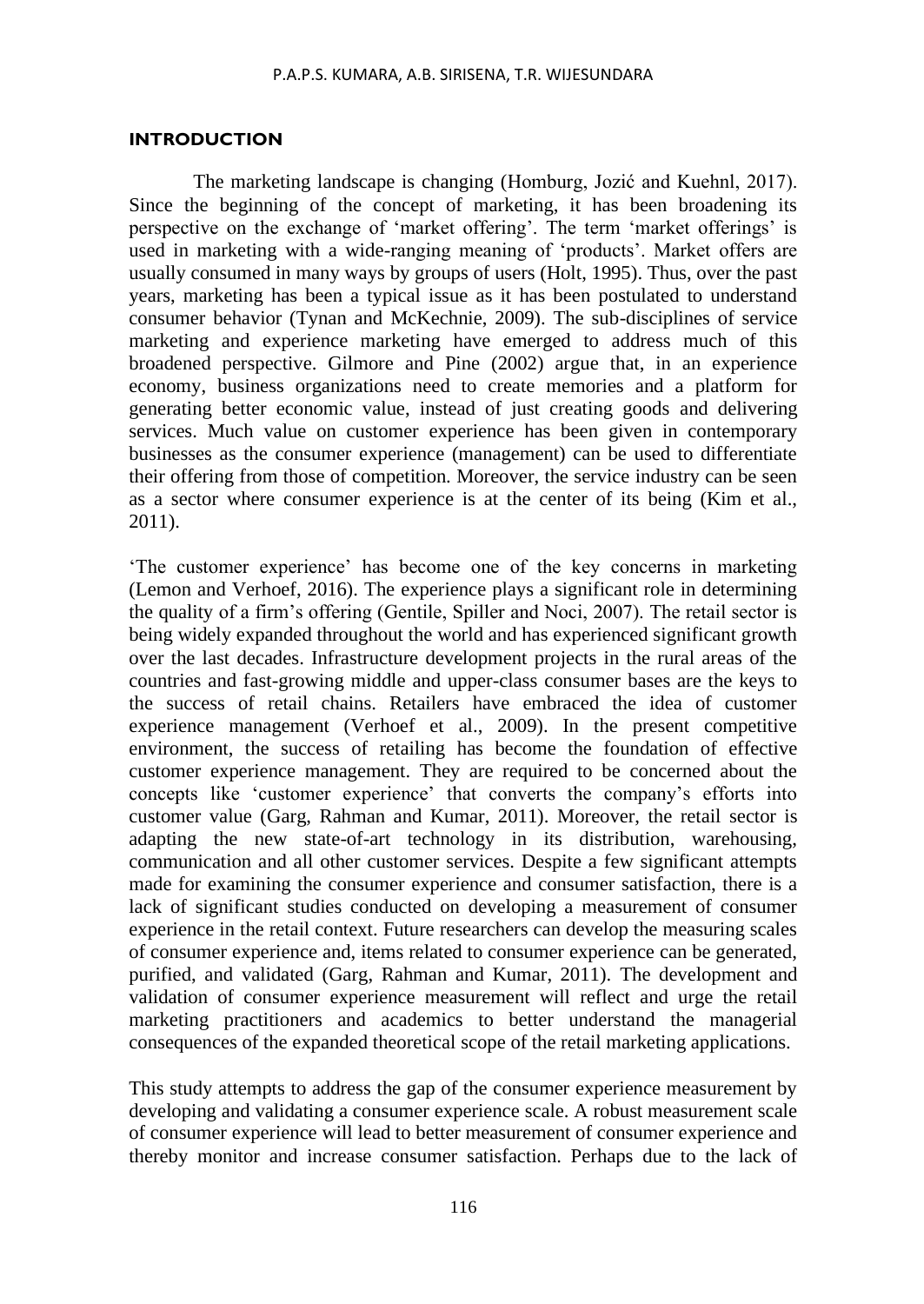development of a sound measurement of customer experience, there is also a dearth of research on how customer experience can be influenced (Lemon and Verhoef, 2016). The motivation of this study is to contribute to establishing a conceptualization and a scale of consumer experience which will lead to the development of more advanced approaches and theories in marketing.

No common understanding exists regarding what customer experience entails (Becker and Jaakkola, 2020). As such, the objective of the study is to develop and validate a consumer experience scale from a customer emotion perspective. The study then particularly will facilitate marketing scholars to identify the customer experience to manage the customer emotions. This paper is structured into three sections: first, the expansion of product logic of marketing into experience logic of marketing is reviewed; second, the study design and the methods of the study are detailed; third, the multidimensional nature of consumer experience and development and validation of the consumer experience scale is presented.

# **LITERATURE REVIEW**

# **From the product logic to the experience logic of marketing**

 Marketing has evolved through a series of transformations from products to services and customer experiences (Maklan and Klaus, 2011). According to the product logic, products have been viewed as bundles of attributes that yield particular benefits. The term 'traditional marketing' is used in the marketing literature to the conception of the use of marketing principles and tools, from the commodity perspective (Schmit,t 1999). The domain of this perspective is that the customers buy products with the highest overall utility of the products. The services logic does not concern products in terms of their functional features and benefits. Services marketing is a sub-discipline of marketing has contributed to the development of positive and normative theory to address market offerings that did not fit the traditional goods-based, manufacturing model (Vargo and Lusch, 2004). According to the perspective of Service-Dominant (S-D) logic, the consumers are not identified as objects (i.e. operand resources), but as possessors of operant resources (i.e. skills, capabilities, knowledge, initiative, imagination) where they are utilized to establish both experiences and value (Baron et al. 2010). Scholars in the area of service marketing recently started to think customer satisfaction from customer experience perspective (Nasution, Sembada, Miliani, Resti, and Prawono, 2014).

The Experience- Dominant logic tends to see consumption as a psychological phenomenon from a phenomenological viewpoint, stressing the emotional conditions throughout the consumption process (Holt, 1995). Experience delivers a motivation for the user. The value is not included to products, or generated by services, but is embedded in the actual personalized experiences created through active participation (Prahalad and Ramaswamy, 2004). The secret to a good experience is not the multiplicity of features of the offer (Meyer and Schwager,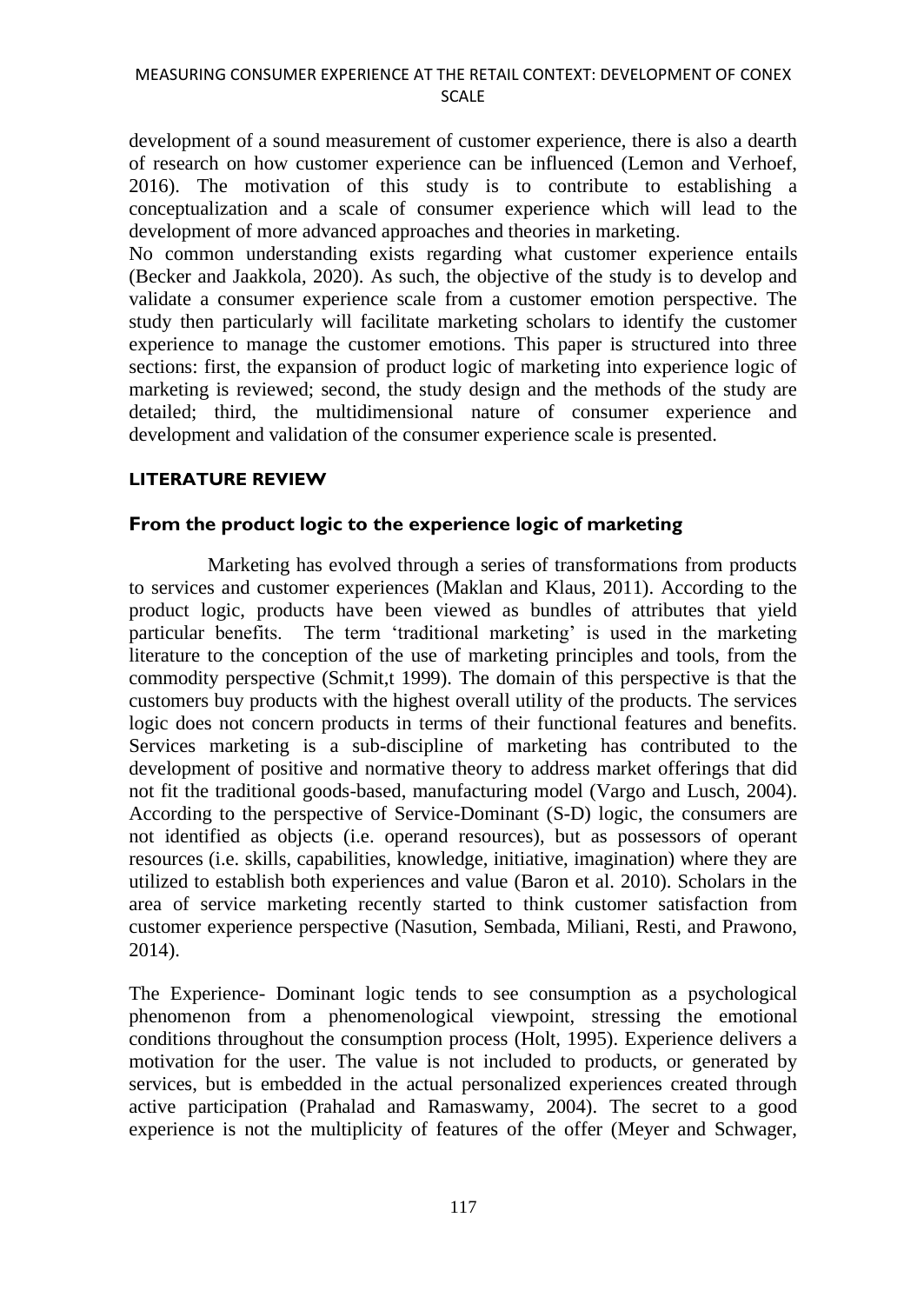2007), but the way the consumer emotionally reacts to the multiplicity of features of the offering.

The logics of Product, Services and Experience marketing are conceptualized as in Figure 1, to delineate the broadening of the marketing offering perspective. Product marketing was not "dead"; it was still necessary, but no longer sufficient to remain competitive (Maklan and Klaus, 2011). The same is applied to services marketing as well. "This changing context, where marketing practitioners need an innovative solution to obtain a competitive advantage, customers increasingly seek pleasure over functional benefits, and a relatively cheap, enabling technology has become widely available, that has promoted the widespread practitioner interest in the experience marketing approach" (Tynan and McKechnie, 2009 p. 503). Products are no longer bundles of functional characteristics, but rather are means to provide and enhance the customer experiences (Schmitt, 1999). Thus, the paradigm regarding the primary tool to provide value in marketing has undergone major shifts in the last few decades shifting from creating brands (i.e., product) to building excellent services to creating compelling customer experiences (Nasution et al., 2014).



**Figure 1. The evolution of experience dominant logic**

Source- Author Conceptualization

This paper concerns two basic underpinnings of the revised S-D logic of Vargo and Lusch (2008) that are directly linked to customer experience; first, the customer is always a co-creator of value (value creation is interactional); and second, value is always uniquely and phenomenologically determined by the beneficiary (value is experiential). The service consumption experience per se can be regarded as the major output of service organizations (Bitner, 1990). Some scholars have identified the experiential nature of services and therefore the affective state of consumers during consumption is important (Wirtz and Bateson, 1999). The consumer experience encompasses every aspect of an offering (Meyer and Schwager, 2007). Lemon and Verhoef (2016), address what customer experience is sufficient, through definitions and roots of customer experience, and emphasize that it is useful to differentiate customer experience construct from other customer-focused constructs, for further understanding of the customer experience construct. The field is vast and still, there is a lack of a generalized framework to measure the consumer experience (Garg, Rahman and Kumar, 2011). S-D logic can continue to advance over the next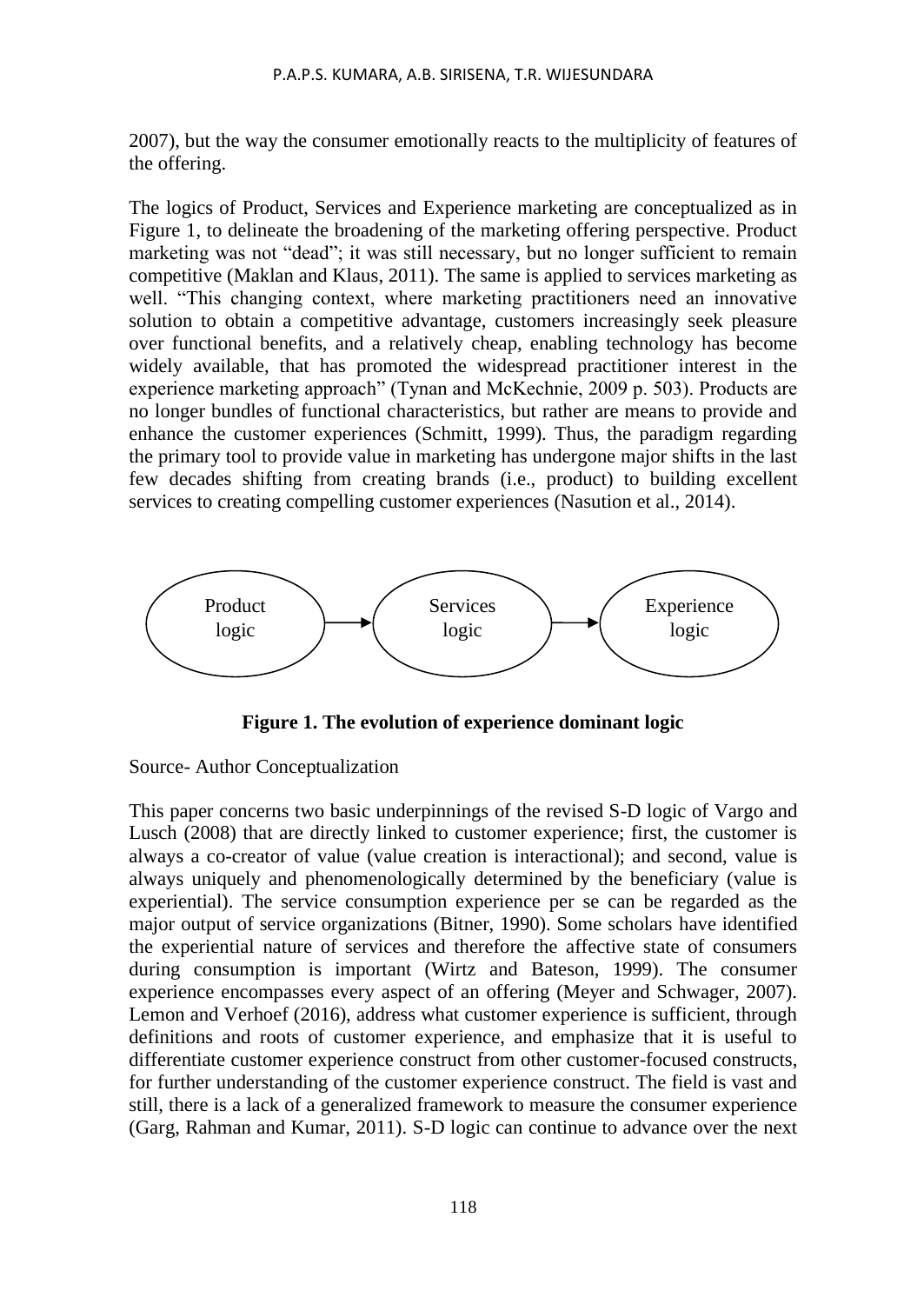#### MEASURING CONSUMER EXPERIENCE AT THE RETAIL CONTEXT: DEVELOPMENT OF CONEX SCALE

decade by moving towards further development of a general theory of value cocreation i.e., consumer experience management (Vargo and Lusch, 2017).

# **Customer experience marketing**

Nord and Peter (1980) elaborate how behaviour modification perspective can be used to facilitate the development of a comprehensive set of strategies and tactics which encompass those environmental and situational factors which directly influence customer behaviour. It has been advanced that services are experiential (Wirtz and Bateson, 1999). In today's competitive environment, it is no longer enough to satisfy customers. Though offering high quality products and services is expected in today's competitive world, it is no longer sufficient to establish a competitive advantage (Kim et al., 2011). The trend is to create engaging and lasting experiences for customers (Mascarenhas, Kesavan and Bernacchi, 2006). Figure 1 illustrates how strategic differentiation attempts have changed over time. It proposes that in the contemporary experience-based economy, the Experience-Dominant logic is more powerful than the previous product and service dominant logic. Marketing practitioners have realized that understanding how consumers experience brands and, in turn, how to provide appealing brand experiences for them, is critical for differentiating their offerings in a competitive marketplace (Schmitt, 2011). In addition, a number of organizations have recognized customer experience management as a successor to customer relationship management (Palmer, 2010).

Holt (1995) derives three distinct metaphors for consuming, each attending to a particular dimension of how people consume: consuming as experience, consuming as integration, and consuming as classification. According to Holt (1995), consuming as an experience metaphor underlies research examining consumers' subjective, emotional reactions to the consumption of objects. Experience marketing has been widely discussed by marketing academicians and practitioners with S-D logic of services marketing (Vargo and Lusch, 2004). However, this approach requires working with customers and members of an extended value creation network as partners, over a long time to co-create complex value sources and not merely to deliver an offer to them (Tynan and McKechnie, 2009).

Service-dominant logic (S-D) is a paradigmatic lens to see services in complex context (Ostrom, Parasuraman, Bowen, Patrício, and Voss, 2015) and it re-examines the nature of a service in the process of value creation and exchange (Wilden et al., 2017) which was based on traditional Good Dominant (G-D) logic. The main orientation of S-D logic is the "identification of service—the application of resources for the benefit of others—as the common denominator of economic (and non-economic) exchange (Vargo and Lusch, 2017, p 48). This perspective further explains that service has a more influencing role in society than what is generally accepted (Vargo, Koskela-Huotari and Vink, 2020). To put it simply S-D identifies the significance of service as the foundation of all exchange and value creation (Wilden, Akaka, Karpen and Hohberger, 2017). The evaluation of the concept can be categorized into three periods as formative (2004- 2007), refinement (2008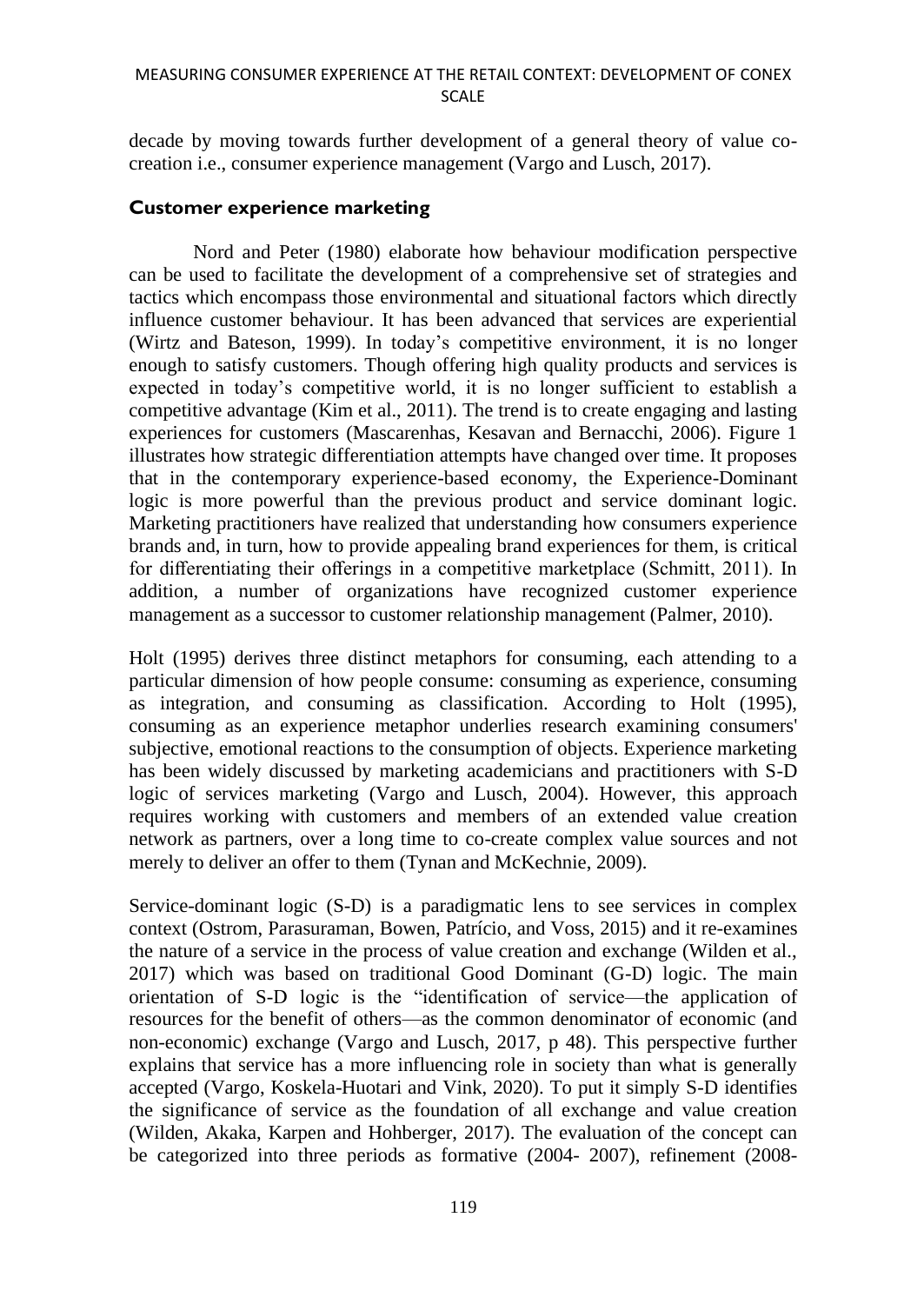2011) and, advancement (2012 onwards) (Brodie, Löbler, & Fehrer, 2019). In the formative period, traditional Good Dominant (G-D) logic was confronted. S-D logic was enhanced, and more academic orientation was given in the refinement period. Now, it is further broadening, and empirical justifications are immerging to support the experience dominant logic.

"Experience-Dominant Logic is a totally different approach in terms of working with the customer as a partner to configure the offer including an extended range of value from sensory, emotional, functional/utilitarian, relational, social, informational, novelty and utopian sources; communicating and developing that offer, co-creating the negotiated experience, and understanding and evaluating

the experience post-purchase" (Tynan and McKechnie, 2009, p. 512). In marketing, it is identified that customer satisfaction is the key to customer loyalty and repurchase behavior. Thus, the focus on competitive differentiation between companies has evolved (Palmer 2010). Businesses must focus on the customer's shopping experience to compete effectively (Grewal, Levy and Kumar, 2009). Offering products or services alone is not enough these days (Berry, Carbone and Haeckel, 2002).

An integrated view of co-creating value with the customer will shift the customer value creating processes of contemporary businesses. According to Grewal, Levy and Kumar (2009), customer experience management represents a business strategy designed to manage the customer experience including several ways (i.e., promotion, price, merchandise, supply chain and location) for delivering a superior customer experience which results in higher customer satisfaction.

In a recent survey of marketing professionals by Bigham in 2008, 70% of the respondents indicated their intention to employ experience marketing more widely in the future (as cited in Tynan and McKechnie, 2009). Organizations must provide their customers with satisfactory experience-competing on that dimension means orchestrating all the "clues" that people pick up in the buying process (Berry, Carbone, and Haeckel, 2002). The Customer Experience Management (CEM) framework suggested by Schmitt in 2003 (as cited by Schmitt 2011) enhanced the adaptation of this new genre of marketing.

#### **Role of customer emotions in customer experience**

The customers' emotional bonding with the service provider is strongly attached to their purchase intentions (Mattila, 2001). Consumer emotions play a significant role in the selection of a service provider, evaluation of service (or product); return intent, loyalty enhancement, word-of-mouth generation, and overall assessment of the service organization (Han, Back, and Barrett, 2010). Thus, this paper posits that the customer experience logic of marketing is the result of more customer emotional experience orientations of the marketing practitioners and researchers. Schmitt (1999) discussed emotional experience as "the moods and emotions generating during the shopping trip. Emotions provide the motivational force for what is best and worst in human behaviour and exert a powerful influence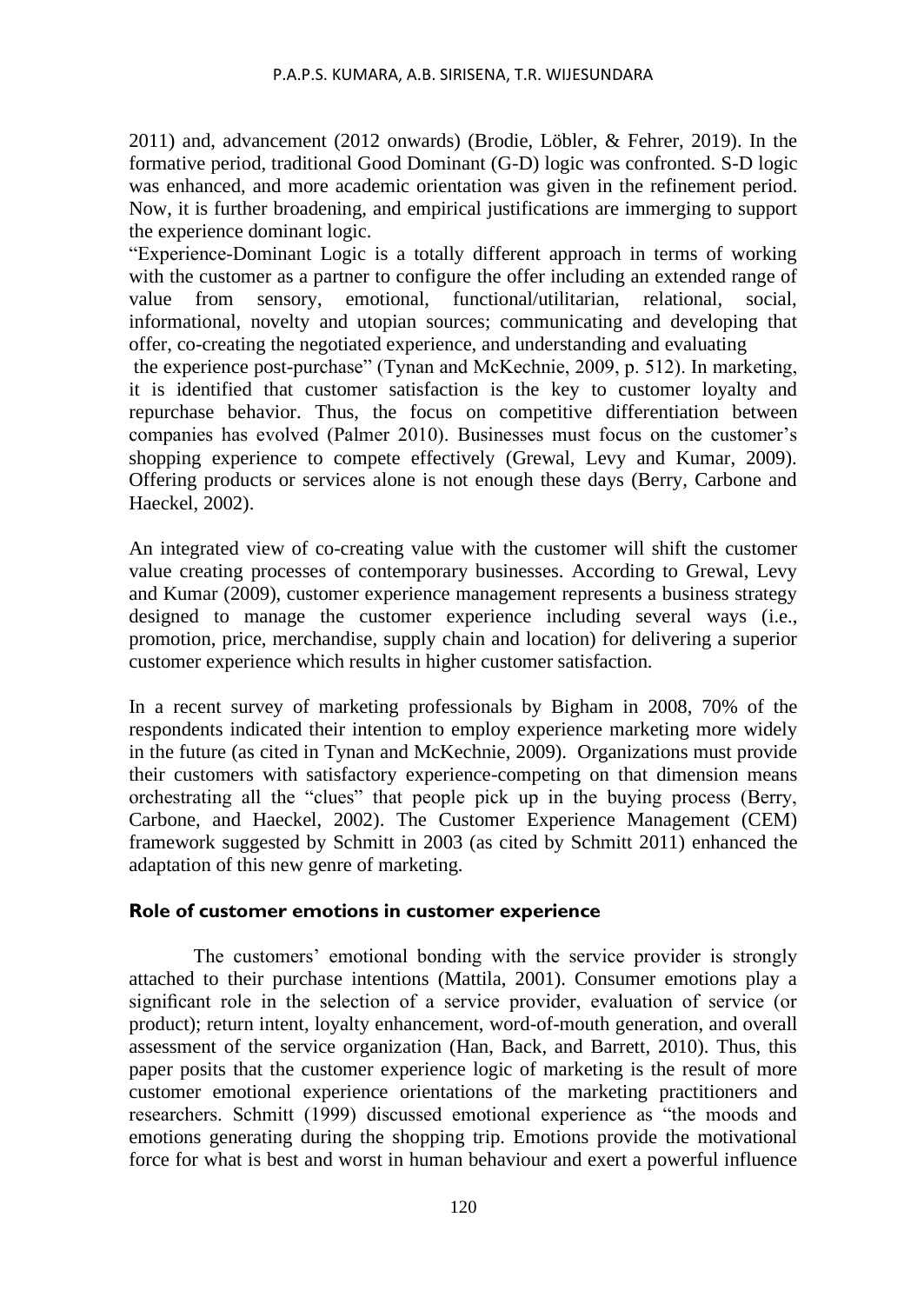### MEASURING CONSUMER EXPERIENCE AT THE RETAIL CONTEXT: DEVELOPMENT OF CONEX SCALE

on reason (Dolan, 2002). Emotions act as a source of information, which is used to evaluate a stimulus and lead to the formation of an attitude (Palmer, 2010). As such, the emotional logic of experience marketing seems vital. An offering can generate an emotional experience in order to create an effective relationship with the company (Gentile, Spiller and Noci, 2007). Customer emotions experience plays a major role in customer purchasing, evaluation, and decision-making processes (Mattila and Ro, 2008; Mattila and Enz, 2002). Consumer emotional experiences affect consumer satisfaction and loyalty (Yu and Dean, 2001; Mattila and Ro, 2008; Wu and Tseng, 2015).

Customer experience is complex, dynamic, and difficult to capture (Zolkiewski, et al., 2017). Palmer (2010) noticeably underpins how the experience marketing construct has been coined differently by scholars with its long history. Customer experience is a multi-dimensional construct (Lemon and Verhoef, 2016) as capturing customer touchpoints is complex and difficult. Experience has several different meanings, and thus, has been defined in many different ways (Godovykh and Tasci, 2020).

The present study considers the way Lemon and Verhoef's (2016), has defined customer experience as a multidimensional construct focusing on a customer's cognitive, emotional, behavioral, sensorial, and social responses to a firm's offerings during the customer's entire purchase journey (p. 71). As such, it attempted to separate and derive a measurement for customers' emotional response in retail context. Addressing the measurement of customer experience, from different perspectives is important as it represents a shift in our understanding from the managerial control of some 'thing' (e.g., retailing strategy) (Zolkiewski, et al., 2017).

The consumer experience scale is constructed to cover the domain of consumer experience in a retail setting. For this study, the emotional domain of experience is considered as a component that involves one's affective system with the generation of moods, feelings, and emotions as identified by Gentile, Spiller and Noci (2007). The experiential perspective explores the symbolic meanings of more subjective characteristics i.e., cheerfulness (Holbrook and Hirschman, 1982). Moreover, consumption refers to the set of emotional responses elicited during product usage or consumption experience (Westbrook, and Oliver, 1991). As such, to examine the dimensionality of consumption emotions, the structural dimension approach (Oh, 2005) is used.

Consumer experience has interactive touchpoints to provide multiple opportunities for the consumers to be engaged in the buying process. Therefore, the consumer touchpoints are considered in the development of consumer experience scale. Customer engagement is a component of customer experience that involves interactional touchpoints, such as social communities and interactions with service employees or other customers (Lemon and Verhoef, 2016).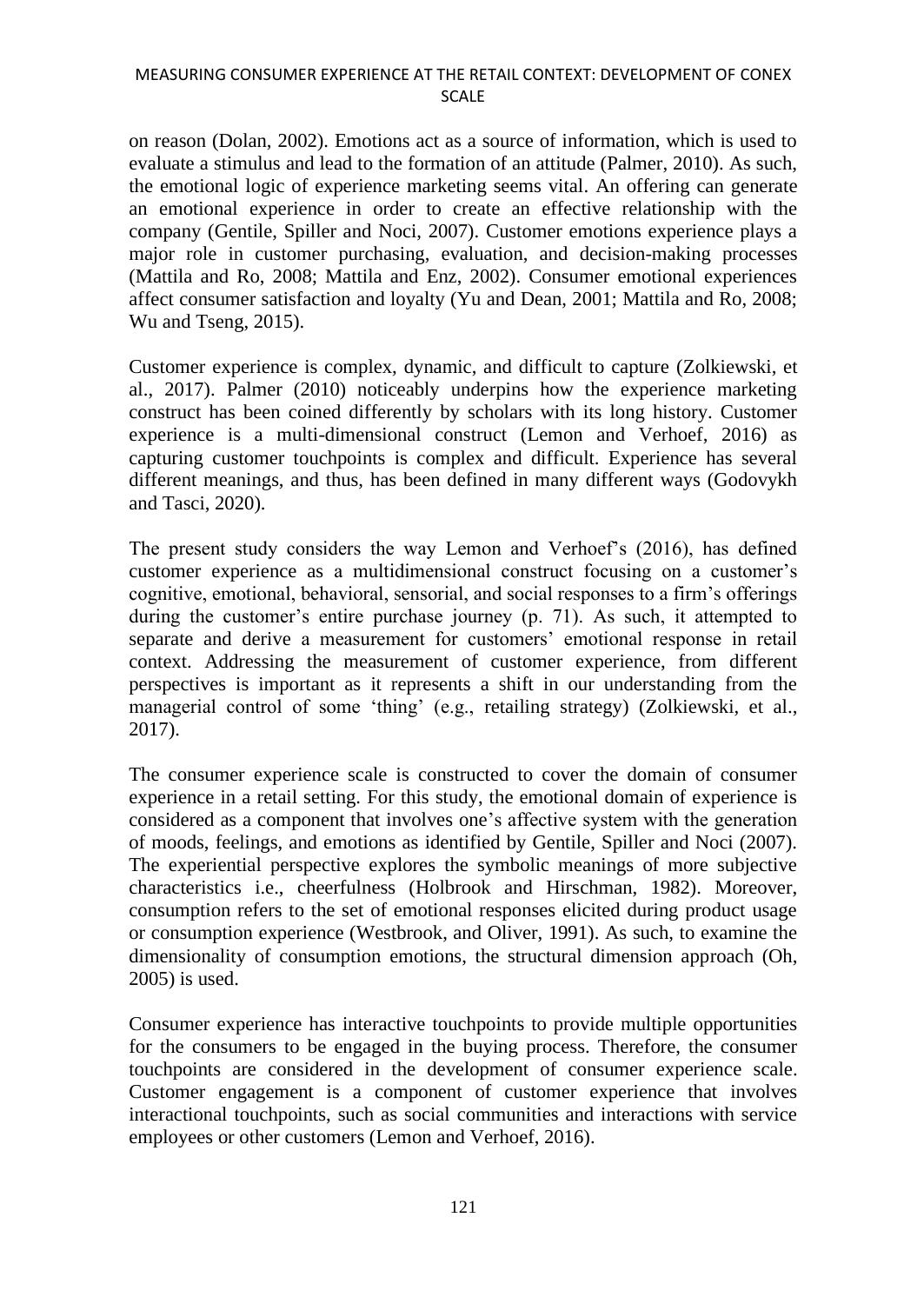However, the extent of the contribution of emotions to the total experience marketing approach is not well established yet in marketing literature. This study endeavors to fill the gap by examining the contribution of the emotional logic of experience marketing to the co-creation of value in a service system. The challenge faced by the researchers is to determine how the richness of the customer experience construct can be measured succinctly and accurately across multiple touchpoints (Lemon and Verhoef, 2016). This facilitates the understanding of the need for differentiation of offerings which drives much of experience marketing.

#### **Experience marketing and customer satisfaction in the retail context**

In today's competitive retail environment customer experience has been identified as one of the key sources of competitive advantage (Gerea, Gonzalez-Lopez & Herskovic, 2021). Significant growth of e-commerce sector where total revenue exceeding \$4.28 trillion in 2020 (Mao, 2021), has also made the context even more challenging to traditional retailers and at the same time has further elevated the importance of experience management. Sri Lankan retailing sector also has grown significantly over the last decade where modern trade has been able to position itself as the mainstream player in the industry mostly thanks to rapid urbanization and other related factors (Ekanayake & Karunarathne, 2021). Sri Lankan retailing industry is dominated by three main industry players; Cargills plc., Kelles & Arpico, and together they maintain more than 500 outlets island wide (Dailymirror, 2018; Keells shelves plan to double number of stores, 2020). More importantly, Sri Lankan spending patterns resemble more towards what is seen in developed economies where consumer preference for lifestyle products and luxury goods (Oxford Business Group, 2019), in high demand, making consumer shopping experience vital in Sri Lankan retailing context (Keells shelves plan to double number of stores, 2020,2020). Accordingly, a multitude of factors influences Sri Lankan consumers' shopping experience including, convenience, variety and assortment, product quality, price, store image, store atmosphere, and service quality (Karunaratna, 2021).

Retailers are supposed to manage all the activities in the process of selling products and providing all the services to meet individual consumer needs. The retail environment is being transformed with multichannel operations designed to offer a spectrum of retail experiences for the consumers to choose (De Farias, Aguiar and Melo, 2014). Companies stage an experience whenever they engage the customers in a personal, and memorable way (Pine, and Gilmore, 1998). As such, this applies to the retail sector as well. Negative emotions are expected to lead to increased dissatisfaction, whereas positive emotions are expected to result in high satisfaction levels (Mattila and Ro, 2008). Customer satisfaction is regarded as a primary determining factor of repeat shopping and purchasing behavior (Burns and Neisner, 2006).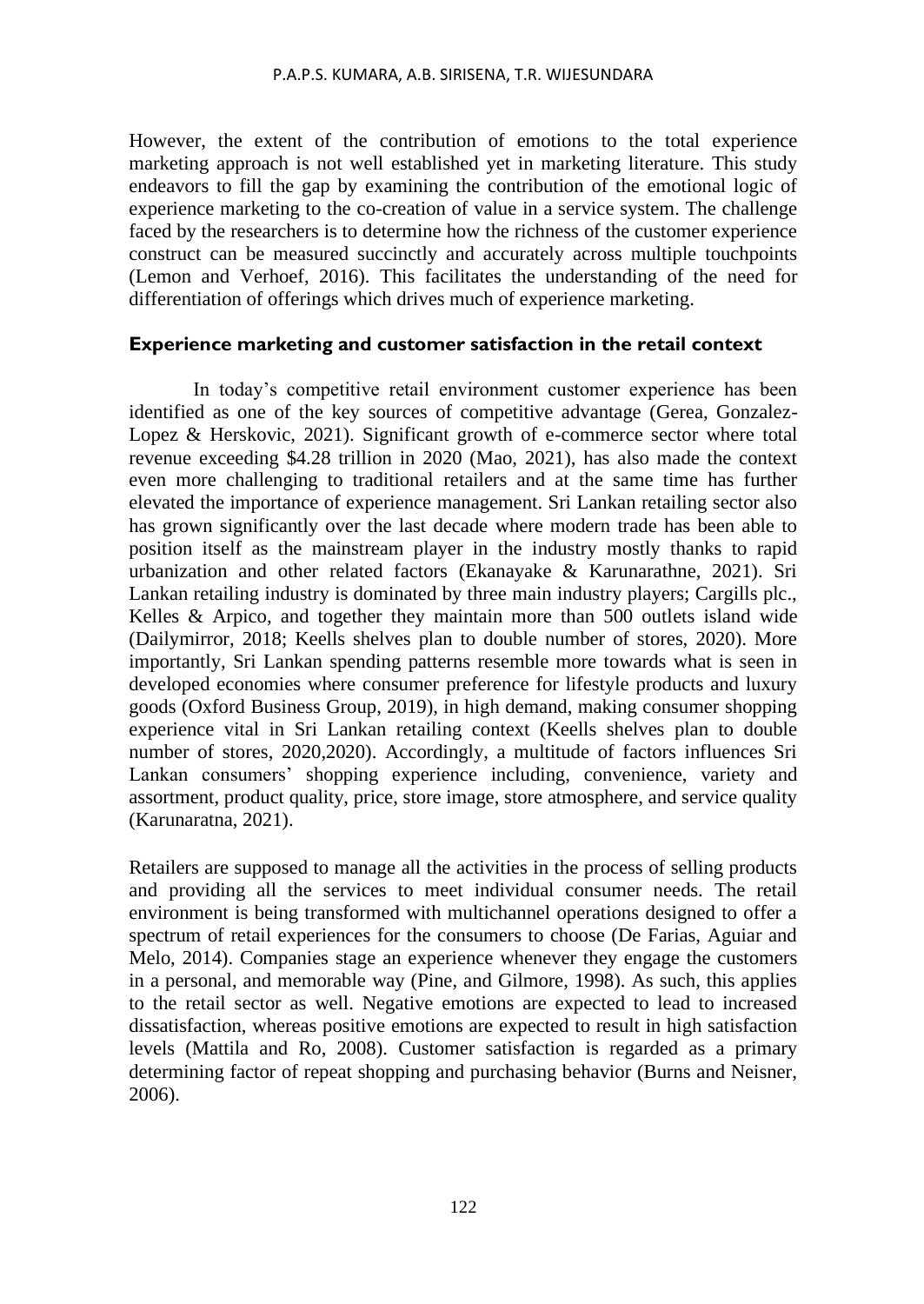The retailers have institutionalized the concept of customer satisfaction in operations primarily through customer service departments. Over the years, retail stores have grown larger, and their one-stop convenience has been expanded to include service outlets and entertainment providers (Bloch, Ridgway and Dawson, 1994). The experiences provided by the retailers are inherently service-centric (Burns and Neisner, 2006). The satisfaction judgment is originated in comparison of the level of product performance or other outcomes (i.e., experience) perceived by the consumer with an evaluative standard (Westbrook and Oliver, 1991). The store experience significantly influences consumer satisfaction. Customer satisfaction may best be understood as an evaluation of the surprise inherent in a consumption experience (Oliver, 1981). In the modern context, the components of the store environment include music, display designs, lighting and smell etc. These elements are also called 'atmospherics' (Burns and Neisner, 2006).

#### **METHODOLOGY**

Procedure for developing a measurement suggested by Churchill (1979) is followed in developing the consumer experience scale: first, the domain of consumer experience is specified; second, generated a sample of measurement indicators of consumer emotions; third, purified the measurement of consumer experience; and finally assessed the reliability and validity of the proposed scale. Exploratory Factor Analysis was used to purify the measurement of consumer experience measurement while Confirmatory Factor Analysis was used to assess the reliability and validity of the factor structure of the proposed measurement model.

#### **Consumer experience measurement indicators**

A pilot study was conducted with 54 undergraduates of one of the state universities in Sri Lanka in order to explore possible measurement indicators of examining consumer experience. Emotion variables synthesized by Fehr and Russell (1984); Boyle (1986); Allen, Machleit and Marine (1988); Bradley and Lang (1994); Burns and Neisner (2006) were screened in line with the consumer experience in a retail setting and selected 29 measurement indicators for the pilot study and followed the procedure adapted by Han, Back and Barrett (2010) to refine the experience measurement in the present study. In-depth discussions were held with the students in order to identify the most appropriate variables of consumer experience emotions in retail settings resulted with 24 measurement indicators. Next, a formal discussion was held with one of the academic staff in marketing at the same university, to reflect the best suitable measurement indicators of consumer experience, and accordingly, the construct of 'consumer experience' is assumed to be defined by 21 measurement indicators (Table 1).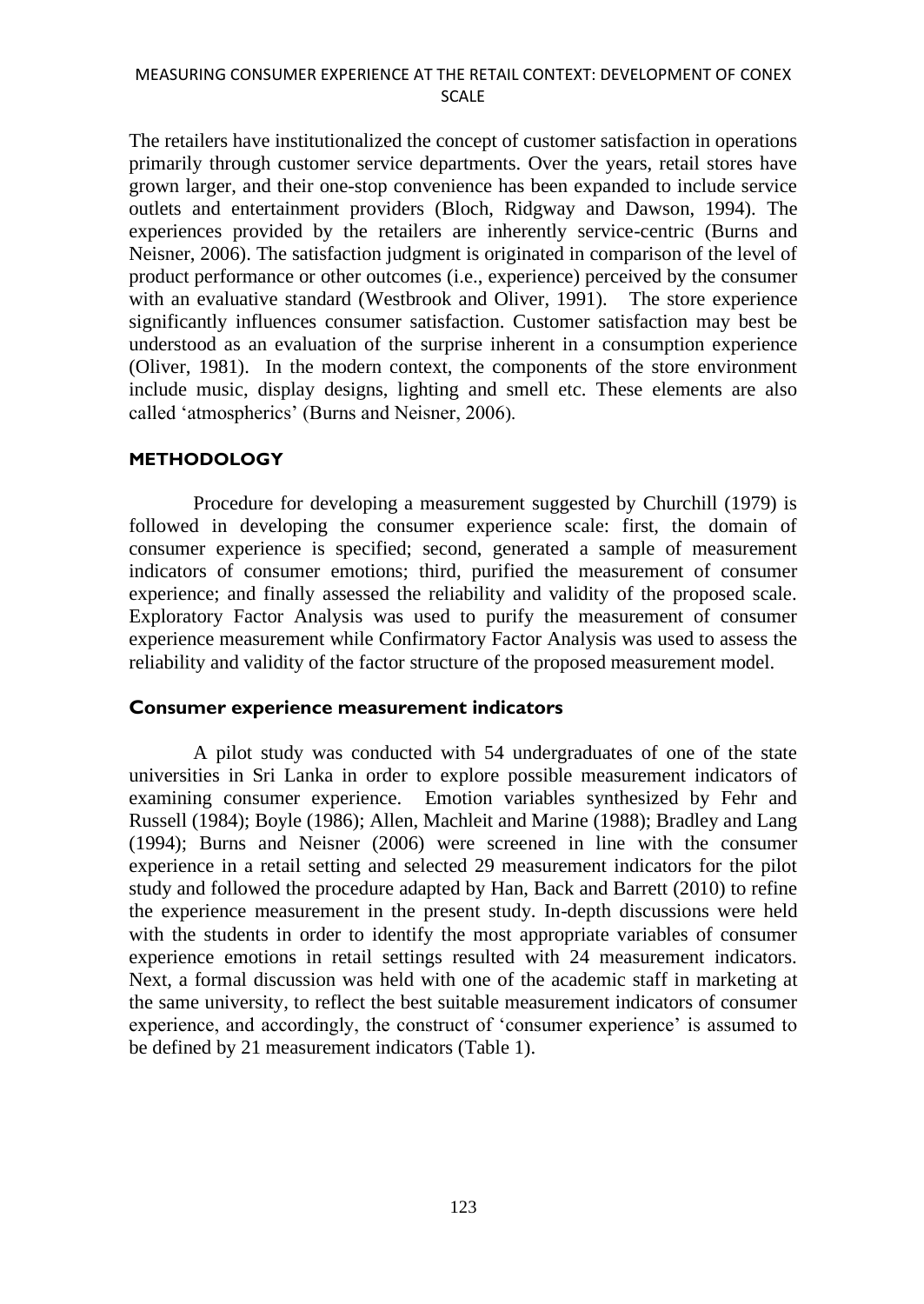## *Table1: Measurement Indicators of Consumer Experience*

| Source- Synthesis from the literature review |  |  |
|----------------------------------------------|--|--|
|                                              |  |  |

| <b>Consumer experience measurement indicators</b> |
|---------------------------------------------------|
| Delighted<br>1.                                   |
| 2.<br>Scared                                      |
| Charmed<br>3.                                     |
| Joyful<br>4.                                      |
| Admiring<br>5.                                    |
| Respectful<br>6.                                  |
| Sane<br>7.                                        |
| Fearful<br>8.                                     |
| Surprised<br>9.                                   |
| 10. Extroverted                                   |
| 11. Amazed                                        |
| 12. Moral                                         |
| 13. Calm                                          |
| 14. Encouraged                                    |
| 15. Enjoyable                                     |
| 16. Excited                                       |
| 17. Curious                                       |
| 18. Passionate                                    |
| 19. Entertained                                   |
| 20. Relaxed                                       |
| 21. Enthusiastic                                  |
|                                                   |

# **Sample, questionnaire design and data collection**

Marketing undergraduates from the same university were used as the sample of this study. The sample consisted of a total of 164 undergraduates. The undergraduates are generally involved in consumption activities in retail settings. This young generation i.e., Generation Y, is the emerging generation with powerful aggregate spending (Cui et al., 2003). In addition, this young generation is highly active in the marketplace (Noble, Haytko and Phillips, 2009). Thus, it is possible to use undergraduates as the sample of studies, examining consumer experience at retail settings. The total sample of 164 undergraduates consisted of 82 females and 82 males. The average age of the sample respondents was 22 years.

As given in Table 1, the consumer experience was examined by using 21 emotional experience indicators. A five-point Likert scale was used to measure the emotional experience indicators; (1) representing "do not experience at all", and (5) representing "experience very much". The questionnaire was administered to the university undergraduates after a general discussion about their very recent shopping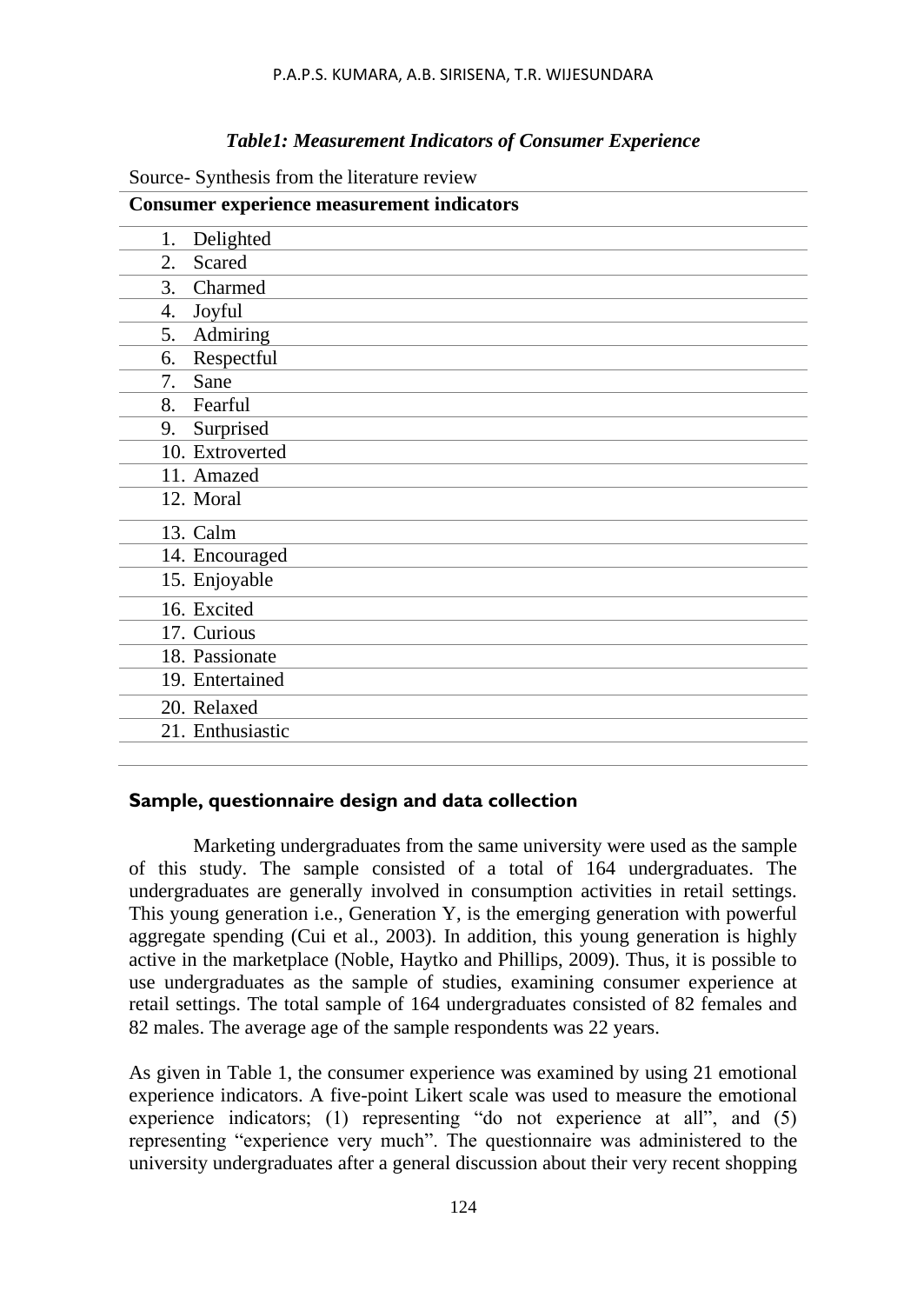trip. The questionnaire was initially developed in English and then translated into Sinhala (the mother tongue of Sri Lanka). The Sinhala version of the questionnaire was back translated into English by one of the academics, to validate the translation.

### **FINDINGS**

The study endeavors to develop a consumer experience scale to measure consumer experience. The conceptualization of the study hypothesis that the consumer experience is multidimensional. The factor analysis in marketing research has been around since the 1940s (Green and Wind, 1975). Most marketers model the relationship between the observable measures and the underlying latent construct, by using common factor models (Singh, Howell, and Rhoads, 1990). In the Exploratory Factor Analysis (EFA), attributes are rated, and it is assumed that there are a few basic perceptual dimensions (Hauser, and Koppelman, 1979). Thus, factor analysis can be used to examine relationships among sets of many interrelated variables and represent in terms of a few underlying factors (Malhotra, 1999) and to reduce a large number of indicators to a more manageable set (Gerbing, and Anderson, 1988).

The Confirmatory Factor Analysis (CFA) provides overall goodness-of-fit tests of the match between the theoretical factor structure and the data (Kahn, 2006). Confirmatory analyses must be performed to test the appropriateness of a hypothesized model (Heeler, Whipple, and Hustad, 1977). Accordingly, the EFA was conducted initially to examine the underlying factor dimensions of the variables considered in this study. Next, the CFA was conducted to test the appropriateness of the hypothesized multidimensional structure of the customer experience scale.

# **Exploratory factor analysis**

The original EFA used 21 measurement indicators to identify the multidimensional structure of the consumer experience and resulted in five factor structure for the consumer experience. However, the results of the EFA encapsulated the 'consumer experience' into 14 measurement indicators (Table 2). Subsequently, second EFA was conducted and found that the consumer experience in the retail setting is determined by five factors (Table 2). The adequacy of the sample and the appropriateness of the use of a second EFA for the study were ensured with KMO (.823). A significant Bartlett test value ( $x2 = 1529.5$ ,  $p = .000$ ), indicates that the correlation matrix is significantly different from identity matrix. The principal component analysis with Varimax rotation was used for the EFA. Factors with an eigenvalue of 1 or more are retained.

The factor loadings generated a five-factor structure of the customer experience. The initial loadings of the items on the factors were further analyzed based on the results of the CFA and accordingly some indicators were removed from the first factor structure. The measurement indicator 'extroverted' was removed from the first factor; two measurement indicators were removed from the factor two i.e.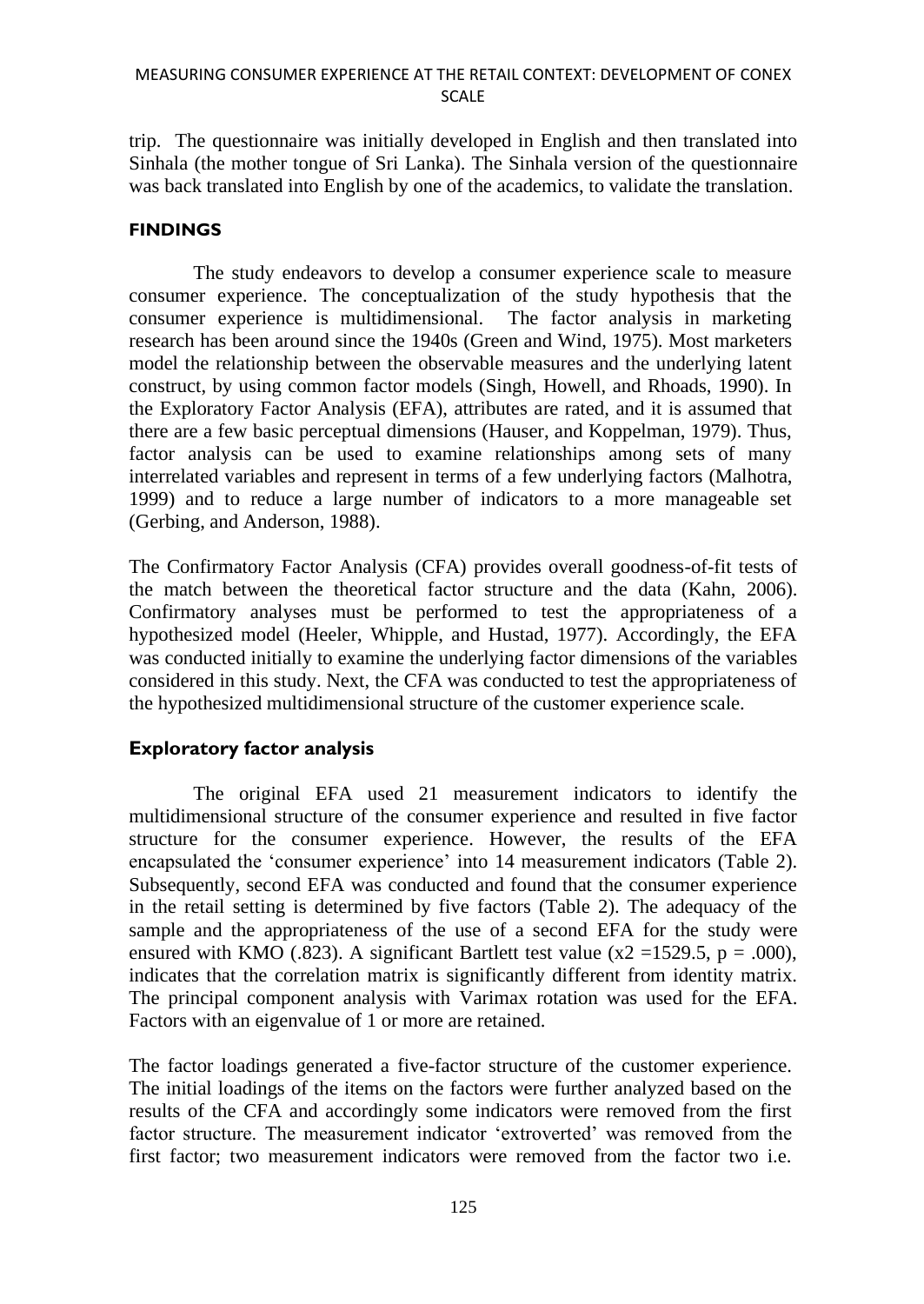'encouraged' and 'curios'; one measurement indicator from the factor three i.e. 'delighted' and three measurement indicators from the factor five i.e. 'passionate', 'scared' and 'fearful'.

Nor can a domain be studied without employing a set of descriptive concepts; deciding how to categorize consumer experience (Fehr and Russell, 1984). Accordingly, the factors were interpreted based on the items loaded on the factors and labeled; accordingly, virtue, amusement, equanimity, rapture and strange. Factor 1 was labeled as 'virtue' since this was encapsulated by the extent to which the respondents' virtue perspective of the consumer experience. Factor 2 was labeled as 'amusement' since this reflects the amusement perspective of the consumer experience. Factor 3 uncovers the 'equanimity' perspective of the consumer experience. Factor 4 consists of the indicators related to the 'rapture' perspective of the consumer experience while factor 5 consists of indicators related to 'strange' perspective of the consumer experience.

|              |        |           | Factor     |         |                |
|--------------|--------|-----------|------------|---------|----------------|
| Variable     | Virtue | Amusement | Equanimity | Rapture | <b>Strange</b> |
| Sane         | .834   |           |            |         |                |
| Respectful   | .761   |           |            |         |                |
| Moral        | .753   |           |            |         |                |
| Calm         | .675   |           |            |         |                |
| Excited      |        | .782      |            |         |                |
| Enjoyable    |        | .675      |            |         |                |
| Entertained  |        |           | .811       |         |                |
| Relaxed      |        |           | .799       |         |                |
| Enthusiastic |        |           | .593       |         |                |
| Joyful       |        |           |            | .723    |                |
| Charmed      |        |           |            | .696    |                |
| Admiring     |        |           |            | .587    |                |
| Surprised    |        |           |            |         | .627           |
| Amazed       |        |           |            |         | .597           |

| Table 2. Rotated component matrix of customer experience a |  |  |  |  |  |  |  |  |  |  |  |
|------------------------------------------------------------|--|--|--|--|--|--|--|--|--|--|--|
|------------------------------------------------------------|--|--|--|--|--|--|--|--|--|--|--|

Extraction Method: Principal Component Analysis.

Rotation Method: Varimax with Kaiser Normalization.

a. Rotation converged in 10 iterations.

# **Confirmatory factor analysis**

The measurement model of the study represents the constructs associated with the consumer experience, indicator variables and the relationships among the variables. Based on the results of the EFA, first-order measurement model of the consumer experience is conceptualized as in Figure 2. Accordingly, the results of the exploratory factor analysis show the multidimensionality aspect of the construct of the consumer experience as it consists of five-factor structure of the consumer experience. The five-factor measurement model was developed to validate the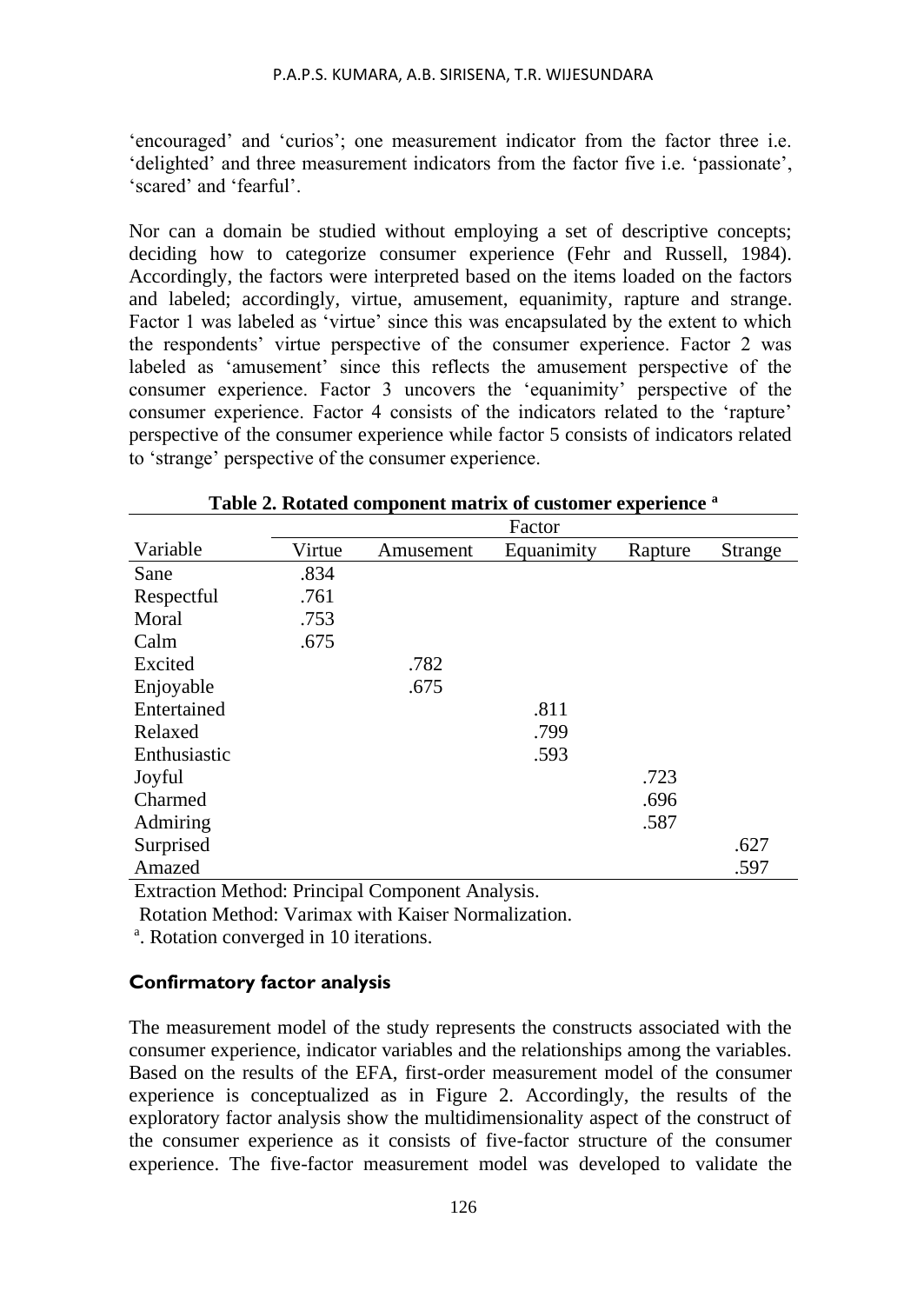consumer experience scale and confirmatory factor analysis was conducted to test the five-factor measurement model.



# **Figure 2: First-order factor model of consumer experience**

The model fit was evaluated with Comparative Fit Index (CFI), Tucker-Lewis index (TLI), Adjusted Goodness of Fit Index (AGFI) and Root Mean-Squared Error of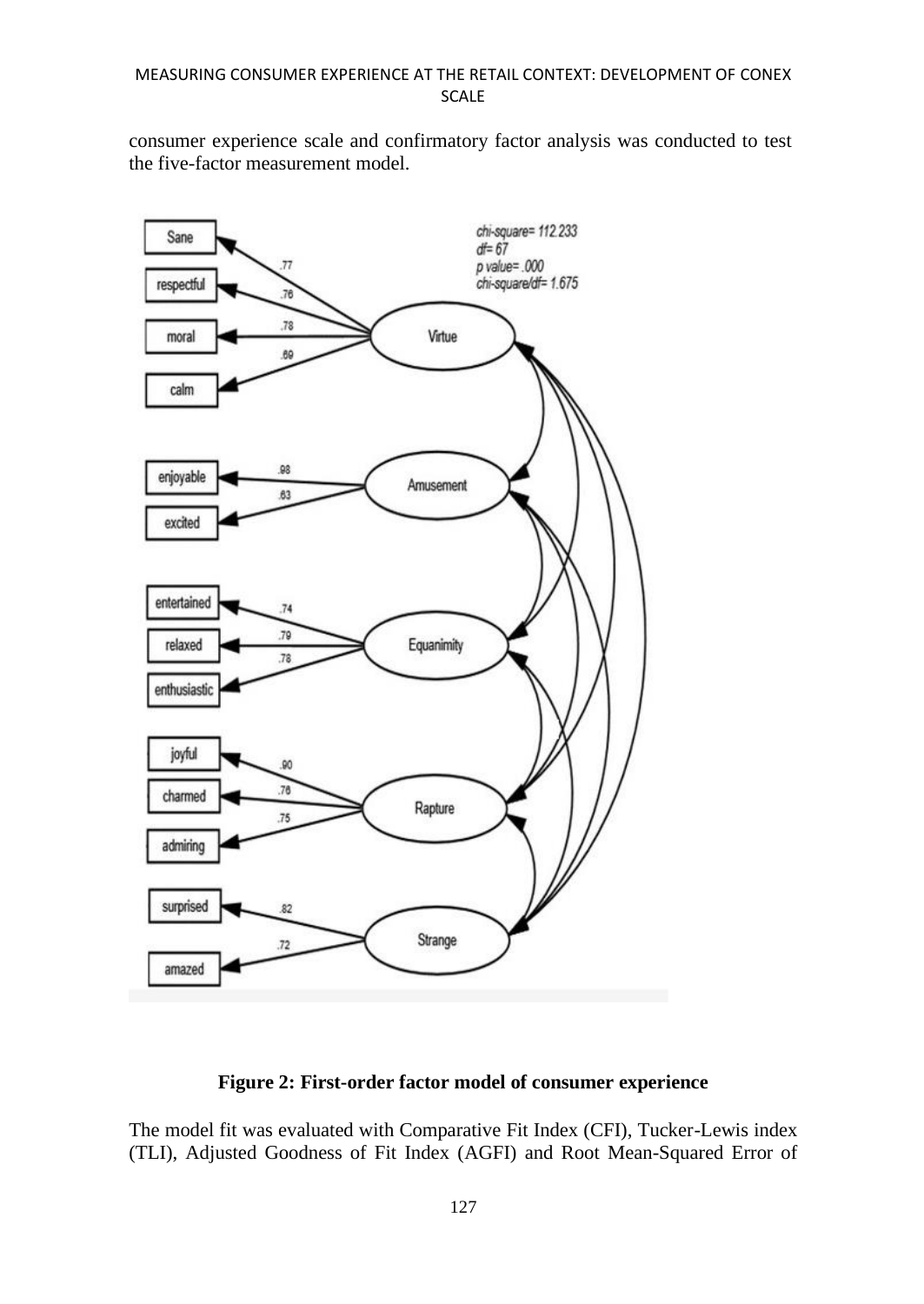Approximation (RMSEA). The cutoff values are close to 0.95 for CFI and TLI; the cutoff value close to 0.06 for RMSEA can be used to conclude that there is a relatively good fit between the hypothesized model and the observed data (Hu and Bentler, 1999). Values equal to or greater than 0.9 for AGFI suggest meaningful models (Bagozzi and Yi, 1988). A value of lesser than 2.0 is preferred for  $x^2/df$ (Mishra 2015).

The  $x^2$  statistic of the model is 112.2 with 67 degrees of freedom, which is statistically significant ( $p = .000$ );  $x^2/df$  is 1.67. AGFI is .87. Thus, the results show a comparatively better fit for the 14-item consumer experience scale; TLI= 0.94, CFI  $= 0.96$  and RMSEA  $= 0.06$  which are close to the cutoff for a good model fit (See Table 3).

| Table 5. Overall IIt indices of 14 items of Conex scale |                          |     |         |                   |                 |            |              |  |
|---------------------------------------------------------|--------------------------|-----|---------|-------------------|-----------------|------------|--------------|--|
| Model $(n=164)$                                         | $\mathbf{Y}^2$           |     |         | $x^2/df$ AGFI TLI |                 | <b>CFI</b> | <b>RMSEA</b> |  |
| <b>Suggested Cutoff</b>                                 | $\overline{\phantom{0}}$ |     | $2 - 5$ | >0.9              | $>0.95$ $>0.95$ |            | < 0.06       |  |
| Values                                                  |                          |     |         |                   |                 |            |              |  |
| 14 item ConEx scale                                     | 112.23                   | -67 | 1.67    | .87               | 0.94            | 0.96       | 0.06         |  |
|                                                         |                          |     |         |                   |                 |            |              |  |

**Table 3. Overall fit indices of 14 items of ConEx scale** 

#### **Validity and reliability of the measurement model**

Validity and reliability have to be examined before testing the relationship in the hypothesized measurement model (Fornell and Larcker, 1981). Standardized factor loadings of 0.7 or above were maintained (except the loading for excitement of 0.63), to ensure initially the convergent validity of the constructs of the measurement model. In addition, the Average Variance Extracted (AVE) is examined to establish the convergent validity of the constructs: an AVE of each construct is greater than 0.5 establishes the convergent validity of the study constructs (Bagozzi and Yi, 1988). In addition, Composite Reliability (CR) and Cronbach's Alpha were used to examine the internal consistency reliability of the constructs. CR and Cronbach's of each construct is above 0.7, showing the reliability of the constructs of the measurement model (Bagozzi and Yi, 1988). See Table 4 for the reliability statistics of the constructs.

| Table IV. Reliability of the constructs |            |     |                  |  |  |  |  |  |
|-----------------------------------------|------------|-----|------------------|--|--|--|--|--|
| Construct                               | <b>AVE</b> | CR. | Cronbach's Alpha |  |  |  |  |  |
| Virtue                                  | .56        | .85 | .84              |  |  |  |  |  |
| Equanimity                              | .60        | .82 | .82              |  |  |  |  |  |
| Amusement                               | .67        | .82 | .76              |  |  |  |  |  |
| Rapture                                 | .65        | .88 | .84              |  |  |  |  |  |
| Strange                                 | .60        | .73 | 74               |  |  |  |  |  |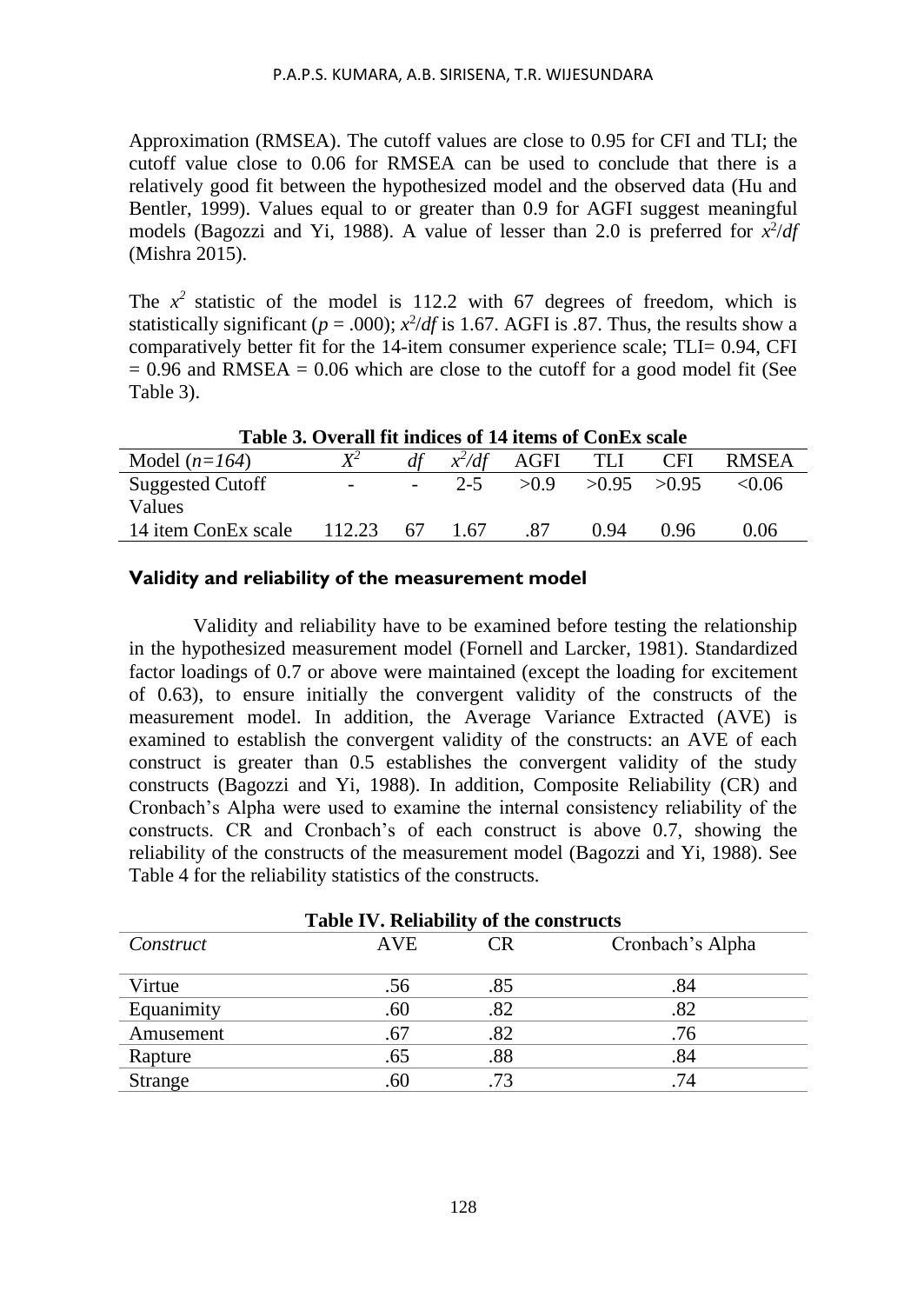### MEASURING CONSUMER EXPERIENCE AT THE RETAIL CONTEXT: DEVELOPMENT OF CONEX SCALE

The discriminant validity of the measurement model is examined with the Fornell-Larcker criterion. Table 5 shows that each construct's AVE is higher than its squared correlation with any other construct (Fornell and Larcker, 1981).

| Table 4. Discriminant validity of the constructs |        |            |           |         |                |  |  |  |  |
|--------------------------------------------------|--------|------------|-----------|---------|----------------|--|--|--|--|
| Construct                                        | Virtue | Equanimity | Amusement | Rapture | <b>Strange</b> |  |  |  |  |
| Virtue                                           | 0.56   |            |           |         |                |  |  |  |  |
| Equanimity                                       | 0.33   | 0.60       |           |         |                |  |  |  |  |
| Amusement                                        | 0.13   | 0.36       | 0.67      |         |                |  |  |  |  |
| Rapture                                          | 0.52   | 0.46       | 0.24      | 0.65    |                |  |  |  |  |
| <b>Strange</b>                                   | 0.04   | 0.05       | 0.13      | 0.04    | 0.60           |  |  |  |  |

## **DISCUSSIONS**

The result of the study conducted by Garg, Rahman, and Kumar (2011) have explored that organizations are concentrating more on the experiences of their customer and the researchers require more empirical support for consumer experience management. The consumer experience should be measured while taking into account its rich, multidimensional nature (Lemon and Verhoef, 2016). This study endeavored to examine the multidimensional nature of the customer experience in the retail setting and develop a customer experience scale. Accordingly, the study identified five dimensions of customer experience as follows:

- Virtue- this represents the behavior showing high moral standards. This aspect of the consumer experience consists of the extent to which the consumers' concern for sanity, respectfulness, morality and calmness of the experience that consumers receive from a retail setting.
- Equanimous the extent to which the experience of consumer temper is addressed is explained in this aspect. Entertainment, relaxation and enthusiasm are characteristics of the experience that facilitate consumers to receive equanimous of the experience.
- Amusement- this is the aspect in which the consumers expect excitement and enjoyability. The retail environment has to be amusement generating and pleasant to be excited and enjoyed. This will lead consumers to expect to provide amusement for consumers by singing, acting and performing.
- Rapture- this experience aspect is about the feeling of pleasure and happiness. This aspect of experience is concerned about the joyfulness, charm, and admiring concern of the consumers.
- Strange- this dimension represents the consumers' unusual and unexpected experiences. The strangest things like surprising and amazing experiences cover this experience aspect.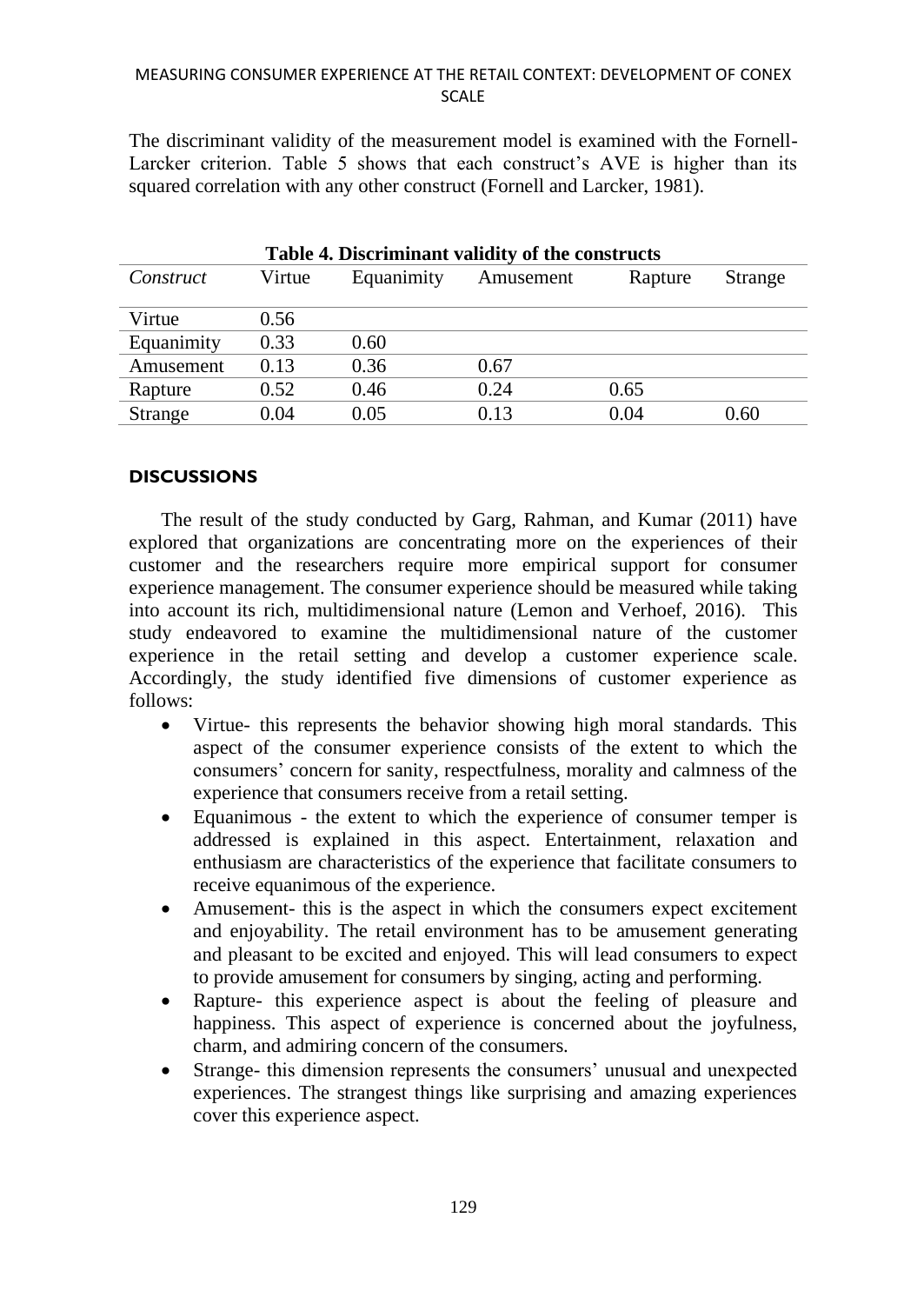This shows that the cues comprising a retail environment are viewed holistically by consumers rather than individual cues (Babin, Chebat and Michon, 2004). The study revealed that the consumers search for the experiences of virtue, equanimous, amusement, rapture and strange. Retail marketing practitioners may concentrate on these aspects in consumer experience management in retail settings. This will address the need for the development of a customer experience construct, integrating a diverse array of stimuli in order to assess the trade-offs that are entailed in creating value for consumers (Palmer, 2010).

Development of better measures of the marketing-related constructs is critical for the evolution of the marketing knowledge and for improved marketing practice (Churchill, 1979). The present study developed consumer experience scale (ConEx scale) which can be used to examine the consumer experience in the retail context. The multidimensional structure of ConEx also concerns the hedonistic perspective of consumer experience. Future studies on the hedonistic perspective of the consumer experience may address the attitudinal outcomes of the retail experience. The retail sector is one of the prominent concerns of marketers, which need a robust measurement scale to measure and thereby to monitor the quality of consumer experience and customer satisfaction. Customer satisfaction is the emotional reaction following a disconfirmation experience and is consumption specific (Oliver, 1981). The main consequences of consumer experience are customer

satisfaction (Garg, Rahman, and Kumar, 2011). Ensuring consumer satisfaction through the consumer experience will facilitate marketers to gain competitive advantages.

# **THEORETICAL CONTRIBUTIONS**

The ConEx scale can be used for marketers in their quest for continuous improvement of consumer experience. The multidimensional nature which was explored also helps marketers to focus on the areas in which consumer experience enhancement is required. Priority setting of the consumer experience strategies also can be designed according to the multidimensional aspects of consumer experience. Exploration in potential customer touchpoints and the reduced control of the experience requires firms to integrate multiple business functions (Lemon and Verhoef, 2016). Focusing on the generation of real-time insights into how customers perceive touchpoints will facilitate the exploratory identification of new market opportunities (Homburg, Jozić and Kuehnl, 2017).

Only a few studies have focused on the measurement issues of consumer experience (Garg, Rahman and Kumar, 2011). Since the present study attempted to address the need for a robust scale to measure consumer experience in the retail setting, an undergraduate sample was used. Marketing scholars can enhance the validity and reliability of the ConEx scale across different cultures and industries as well, with representative samples. The present study focused on examining the multidimensional structure of the consumer experience. Marketers are much better served with multi-item than single-item measures of the marketing constructs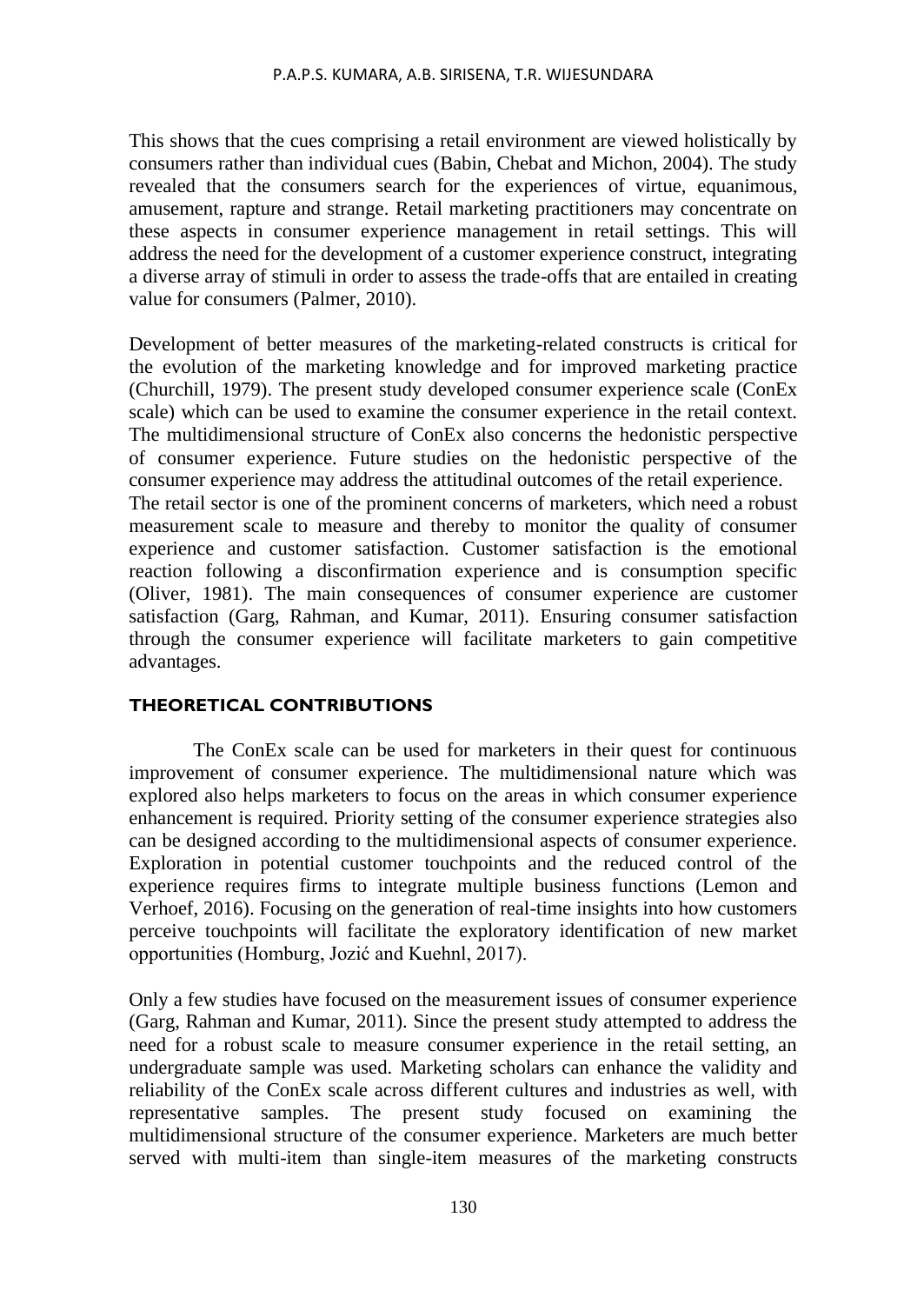(Churchill, 1979). It is better to have at least three to five indicators per factor, but two indicators per factor is the minimum required for CFA models with multiple factors (Kline, 2004). Two dimensions of the consumer experience consist of only two indicators: amusement and strange. Subsequently, it is suggested to develop studies to include a few more indicators into these two dimensions. It is useful to bring together what we know on customer experience to provide a solid theoretical perspective on this topic (Lemon and Verhoef, 2016).

# **PRACTICAL IMPLICATIONS**

The concept of customer experience has received increasing attention for gaining competitive advantage over price, product, or quality (Godovykh and Tasci, 2020). We identified that customer experience can be addressed through customer emotions. Thus, the study findings provide important implications for practitioners by offering new ways to explore customer emotions in a retail setting. Particularly, the dimensions derived by the present study will enable the retailers to approach their retailing environment. The stimuli of '*Amusement*' (e.g., excitement and enjoyability); '*Virtue'* (e.g., sanity, respectfulness, morality, and calmness of the experience); '*Equanimous'* (e.g., entertainment, relaxation and enthusiasm); '*Rapture'* (e.g., joyfulness, charm, and admiring) and '*Strange'* (e.g., surprising, and amazing experiences).

## **LIMITATIONS AND FUTURE RESEARCH DIRECTIONS**

The study sample is undergraduates of one of the state universities. They are being considered, as the study endeavored to derive a scale to encapsulate consumer experience in a retailing context. Thus, validation of the scale derived is suggested with a representative sampling unit. It is suggested to research further on whether derived customer experience dimensions can be identified in the same way in crosscultural contexts. This might be facilitated with a replication of the study in another cultural context. In addition, a study on whether interconnections of the derived dimensions affect total customer experience would provide insights on how the identified five customer experience dimensions would be managed.

#### **ACKNOWLEDGMENT**

The authors acknowledge the constructive comments provided by the reviewers, to improve the quality of the manuscript.

# **COMPETING INTERESTS**

The authors declared no competing interests.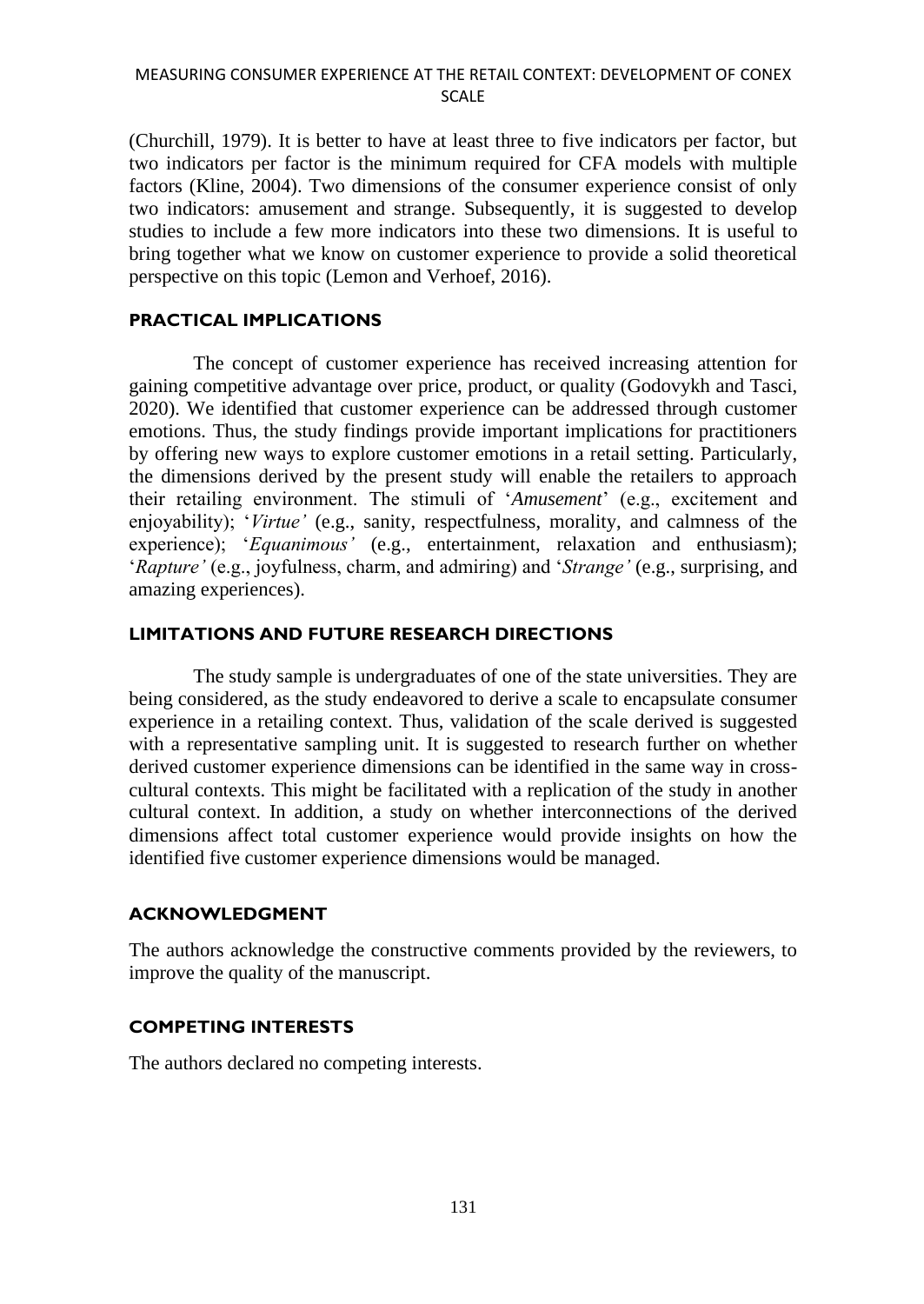#### **REFERENCES**

- Allen, C. T., Machleit, K. A. and Marine, S. S. (1988), "On assessing the emotionality of advertising via Izard's differential emotions scale", *Advances in Consumer Research,* 15*,* 226-231.
- Babin, B. J., Chebat, J. C. and Michon, R. (2004), "Perceived appropriateness and its effect on quality, affect and behavior", *Journal of Retailing and Consumer Services*, 11 (5), 287-298. https://doi.org/10.1016/j.jretconser.2003.09.002
- Bagozzi, R. P. and Yi, Y. (1988), "On the evaluation of Structural equation models. *Journal of the Academy of Marketing Science",* 16 (1), 74-94.
- Baron, S., Patterson, A., Warnaby, G. and Harris, K. (2010), "Service-dominant logic: marketing research implications and opportunities", *Journal of Customer Behaviour*, 9 (3), 253-264. https://doi.org/10.1362/147539210X533179
- Becker, L., and Jaakkola, E. (2020). Customer experience: fundamental premises and implications for research. *Journal of the Academy of Marketing Science*, *48*(4), 630-648. https://doi.org/10.1007/s11747-019-00718-x
- Berry, L. L., Carbone, L. P. and Haeckel, S. H. (2002), "Managing the total customer experience" *MIT Sloan Management Review*, 43 (3), 85-90.
- Bitner, M. J. (1990), "Evaluating service encounters: the effects of physical surroundings and employee responses", *The Journal of Marketing*, 54 (2), 69- 82. https://doi.org/10.1177/002224299005400206
- Bloch, P. H., Ridgway, N. M. and Dawson, S. A. (1994), "The shopping mall as consumer habitat", *Journal of Retailing*, 70 (1), 23-42. https://doi.org/10.1016/0022-4359(94)90026-4
- Boyle, G. J. (1986), "Analysis of typological factors across the Eight State Questionnaire and the Differential Emotions Scale", *Psychological Reports*, 59 (2), 503-510. https://doi.org/10.2466/pr0.1986.59.2.503
- Brodie, R. J., Löbler, H., & Fehrer, J. A. (2019). Evolution of service-dominant logic: Towards a paradigm and metatheory of the market and value cocreation? *Industrial Marketing Management*, 79, 3-12.
- Bradley, M. M. and Lang, P. J. (1994), "Measuring emotion: the self-assessment manikin and the semantic differential", *Journal of behavior therapy and experimental psychiatry*, 25 (1), 49-59. https://doi.org/10.1016/0005- 7916(94)90063-9
- Burns, D. J. and Neisner, L. (2006), "Customer satisfaction in a retail setting: The contribution of emotion", *International Journal of Retail & Distribution Management*, 34 (1), 49-66. https://doi.org/10.1108/09590550610642819
- Churchill Jr, G. A. (1979), "A paradigm for developing better measures of marketing constructs", *Journal of Marketing Research*, 16 (1), 64-73. https://doi.org/10.1177/002224377901600110
- Cui, Y., Trent, E. S., Sullivan, P. M. and Matiru, G. N. (2003), "Cause-related marketing: How generation Y responds", *International Journal of Retail & Distribution Management*, 31 (6), 310-320. https://doi.org/10.1108/09590550310476012
- de Farias, S. A., Aguiar, E. C. and Melo, F. V. S. (2014), "Store atmospherics and experiential marketing: A conceptual framework and research propositions for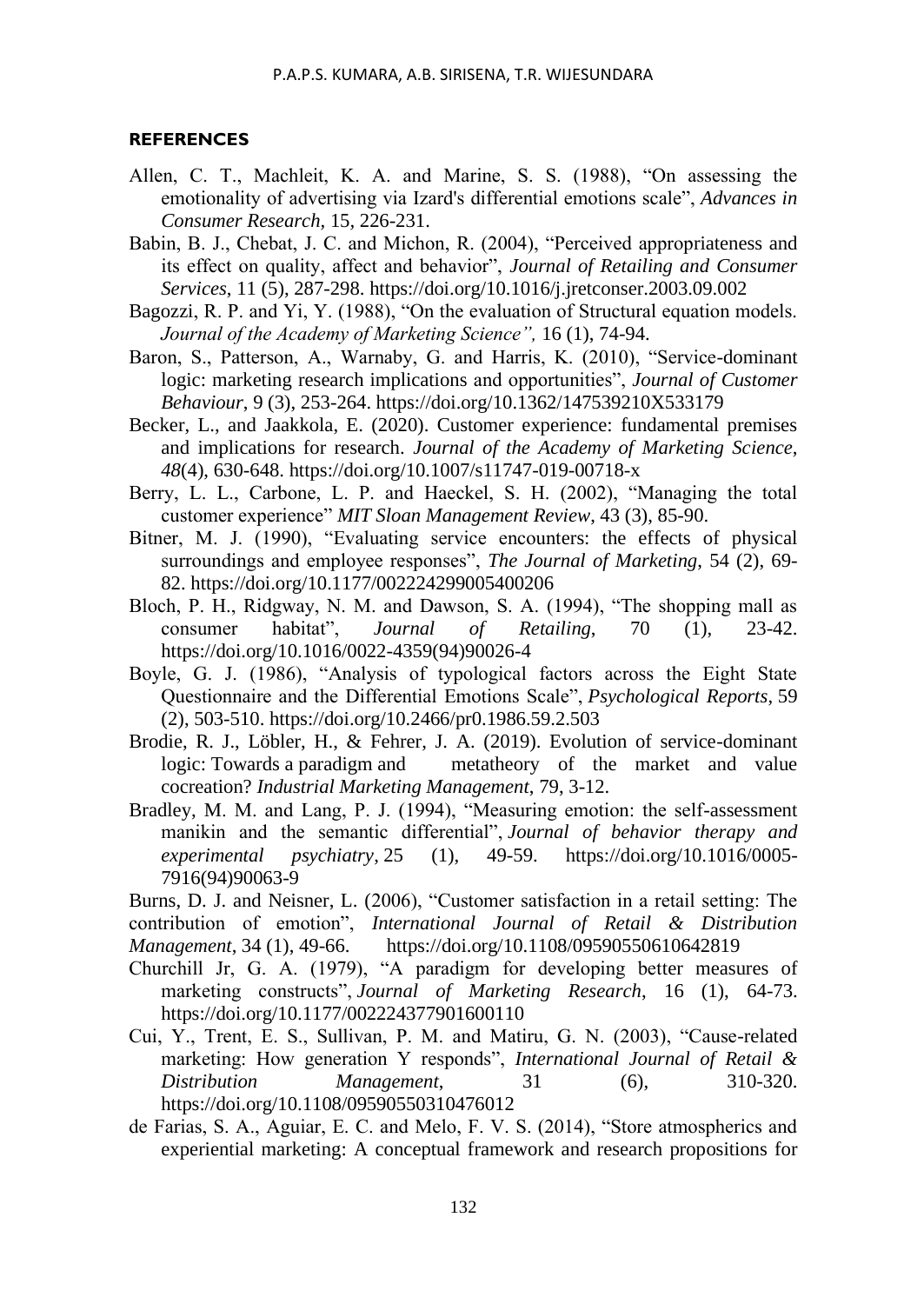an extraordinary customer experience", *International Business Research*, 7 (2), pp. 87-98. doi: 10.5539/ibr. v7n2p87

- Dolan, R. J. (2002), "Emotion, cognition, and behavior", *Science*, 298, (5596), 1191-1194. DOI: 10.1126/science.1076358
- Ekanayake, E. A. S. K., & Karunarathne, E. A. C. P. (2021), Consumers' Post-Purchase Regret Determinants in Sri Lankan shopping malls. South Asian Journal of Social Studies and Economics, 11(4), 47-60.
- Fehr, B. and Russell, J. A. (1984), "Concept of emotion viewed from a prototype perspective", *Journal of experimental psychology: General*,113 (3), 464-486. https://doi.org/10.1037/0096-3445.113.3.464
- Fornell, C. and Larcker, D. F. (1981), "Evaluating structural equation models with unobservable variables and measurement error", *Journal of Marketing Research*, 18 (1), 39-50. https://doi.org/10.1177/002224378101800104
- Garg, R., Rahman, Z. and Kumar, I. (2011), "Customer experience: a critical literature review and research agenda", *International Journal of Services Sciences*, 4 (2), 146-173. https://doi.org/10.1504/IJSSCI.2011.045556
- Gentile, C., Spiller, N. and Noci, G. (2007), "How to sustain the customer experience: An overview of experience components that co-create value with the customer", *European Management Journal,* 25 (5), 395-410. https://doi.org/10.1016/j.emj.2007.08.005
- Gerbing, D. W. and Anderson, J. C. (1988), "An updated paradigm for scale development incorporating uni-dimensionality and its assessment", *Journal of marketing research*, 25 (2), 186-192. https://doi.org/10.1177/002224378802500207
- Gilmore, J.H. and Pine, B.J. (2002), "Customer experience places: the new offering frontier", *Strategy & Leadership*, 30(4), 4-11. https://doi.org/10.1108/10878570210435306
- Godovykh, M., and Tasci, A. D. (2020), Customer experience in tourism: A review of definitions, components, and measurements. *Tourism Management Perspectives*, *35*1-10. https://doi.org/10.1016/j.tmp.2020.100694
- Green, P. E. and Wind, Y. (1975)," New way to measure consumers' judgments", *Harvard Business Review,* Vol. 53 (4), pp. 107-117.
- Grewal, D., Levy, M. and Kumar, V. (2009), "Customer experience management in retailing: An organizing framework", *Journal of Retailing*, 85 (1), 1-14. https://doi.org/10.1016/j.jretai.2009.01.001
- Gerea, C., Gonzalez-Lopez, F., & Herskovic, V. (2021), Omnichannel customer experience and management: An integrative review and research agenda. *Sustainability*, 13(5), 2824.
- Han, H., Back, K. J. and Barrett, B. (2010), "A consumption emotion measurement development: a full-service restaurant setting", *The Service Industries Journal*, 30 (2), 299-320. https://doi.org/10.1080/02642060802123400
- Hauser, J. R. and Koppelman, F. S. (1979), "Alternative perceptual mapping techniques: Relative accuracy and usefulness", *Journal of Marketing Research,* 16 (4), 495-506. https://doi.org/10.1177/002224377901600406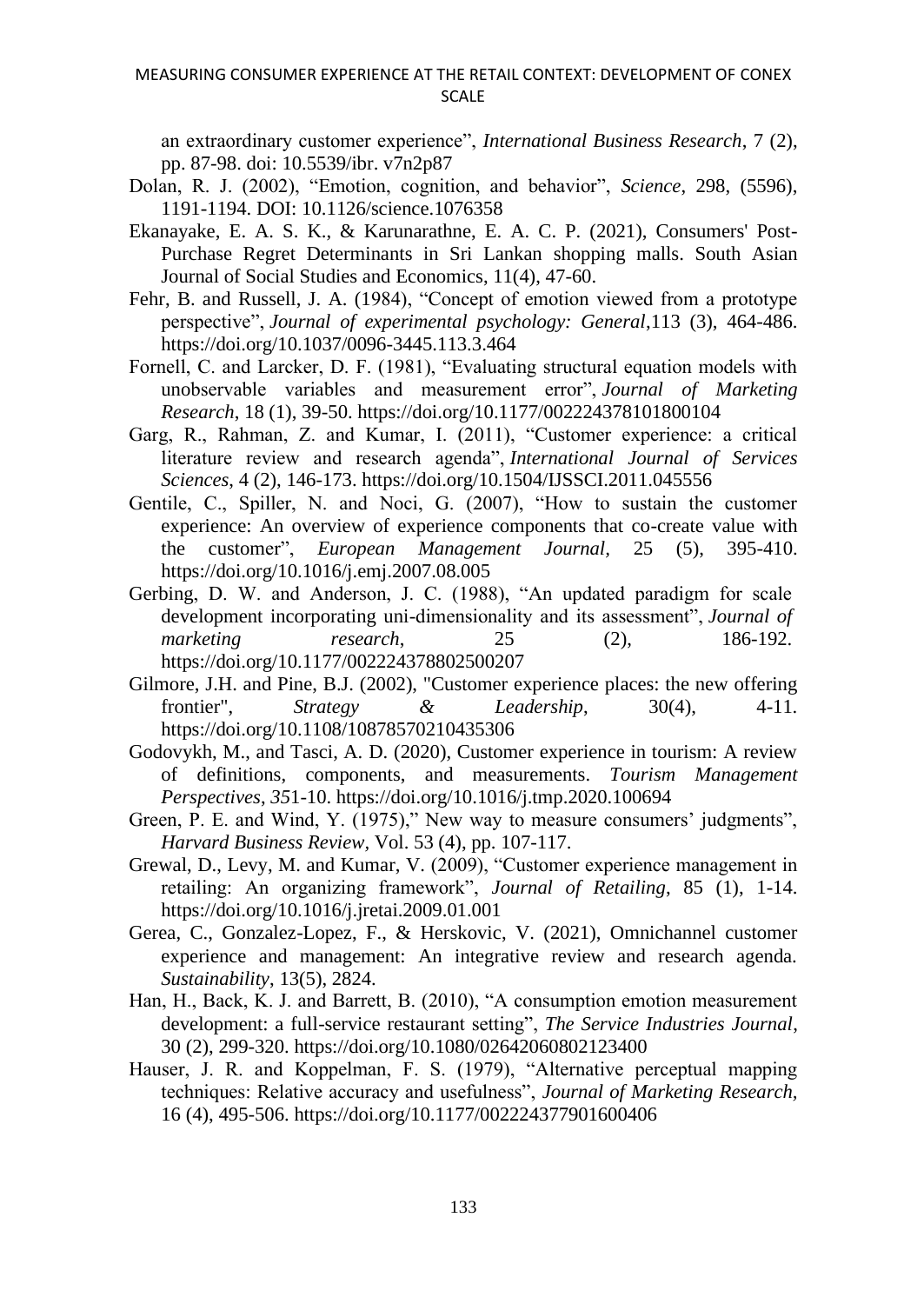- Heeler, R. M., Whipple, T. W. and Hustad, T. P. (1977), "Maximum likelihood factor analysis of attitude data", *Journal of Marketing Research*, 14 (1), 42-51. https://doi.org/10.1177/002224377701400105
- Holbrook, M. B. and Hirschman, E. C. (1982), "The experiential aspects of consumption: Consumer fantasies, feelings, and fun. *Journal of Consumer Research*, 9 (2),132-140. https://doi.org/10.1086/208906
- Holt, D. B. (1995), "How consumers consume: a typology of consumption practices", *Journal of Consumer Research*, 22 (1), 1-16. https://doi.org/10.1086/209431
- Homburg, C., Jozić, D. and Kuehnl, C. (2017), "Customer experience management: toward implementing an evolving marketing concept", *Journal of the Academy of Marketing Science*, 45 (3), 377-401.
- Hu, L. and Bentler, P. M. (1999), "Cutoff criteria for fit indices in covariance structure analysis: Conventional criteria versus new alternatives", *Structural Equation Modeling, a multidisciplinary journal* ,6 (1), 1-55. <https://doi.org/10.1080/10705519909540118>
- Sakalsooriya, I. (2018, April 04), Will new entrant's fire up SL's modern retail market? *Daily Mirror Online,* retrieved from [https://www.dailymirror.lk/business-news/Will-new-entrants-fire-up-SL-s](https://www.dailymirror.lk/business-news/Will-new-entrants-fire-up-SL-s-modern-retail-market/273-148233)[modern-retail-market/273-148233](https://www.dailymirror.lk/business-news/Will-new-entrants-fire-up-SL-s-modern-retail-market/273-148233)
- Keells shelves plan to double number of stores (2020, May 27), *Daily Mirror Online,* retrieved from https://www.dailymirror.lk/Business-News/Keellsshelves-plan-to-double-number-of-stores/273-189000
- Kahn, J. H. (2006), "Factor analysis in counseling psychology research, training and practice: Principle, advances and applications", *The Counseling Psychologist,* 34 (5), 684-718. https://doi.org/10.1177/0011000006286347
- Kim, S., Cha, J., Knutson, B. J. and Beck, J. A. (2011), "Development and testing of the Consumer Experience Index (CEI)", *Managing Service Quality*, 21 (2), 112- 132. https://doi.org/10.1108/09604521111113429
- Kline, R. B. (2004). *Beyond Significance Testing: Reforming Data Analysis Methods in Behavioral Research*. Washington, DC: American Psychological Association
- Karunaratna, A. C. (2021). Motives of Customer Loyalty in Supermarket Patronage in Sri Lanka. *Vidyodaya Journal of Management*, 7(1),133-162
- Lemon, K. N. and Verhoef, P. C. (2016), "Understanding customer experience throughout the customer journey", *Journal of Marketing*, 80 (6), 69-96. https://doi.org/10.1509/jm.15.0420
- Maklan, S. and Klaus, P. (2011), "Customer experience: are we measuring the right things?", *International Journal of Market Research*, 53 (6), 771-792. https://doi.org/10.2501/IJMR-53-6-771-792
- Malhotra, N. K. 1999. *Marketing Research: An Applied Orientation*, Singapore: Pearson Education, Inc.
- Mascarenhas, O. A., Kesavan, R. and Bernacchi, M. (2006), "Lasting customer loyalty: a total customer experience approach", *Journal of Consumer Marketing*, 23 (7), 397-405. https://doi.org/10.1108/07363760610712939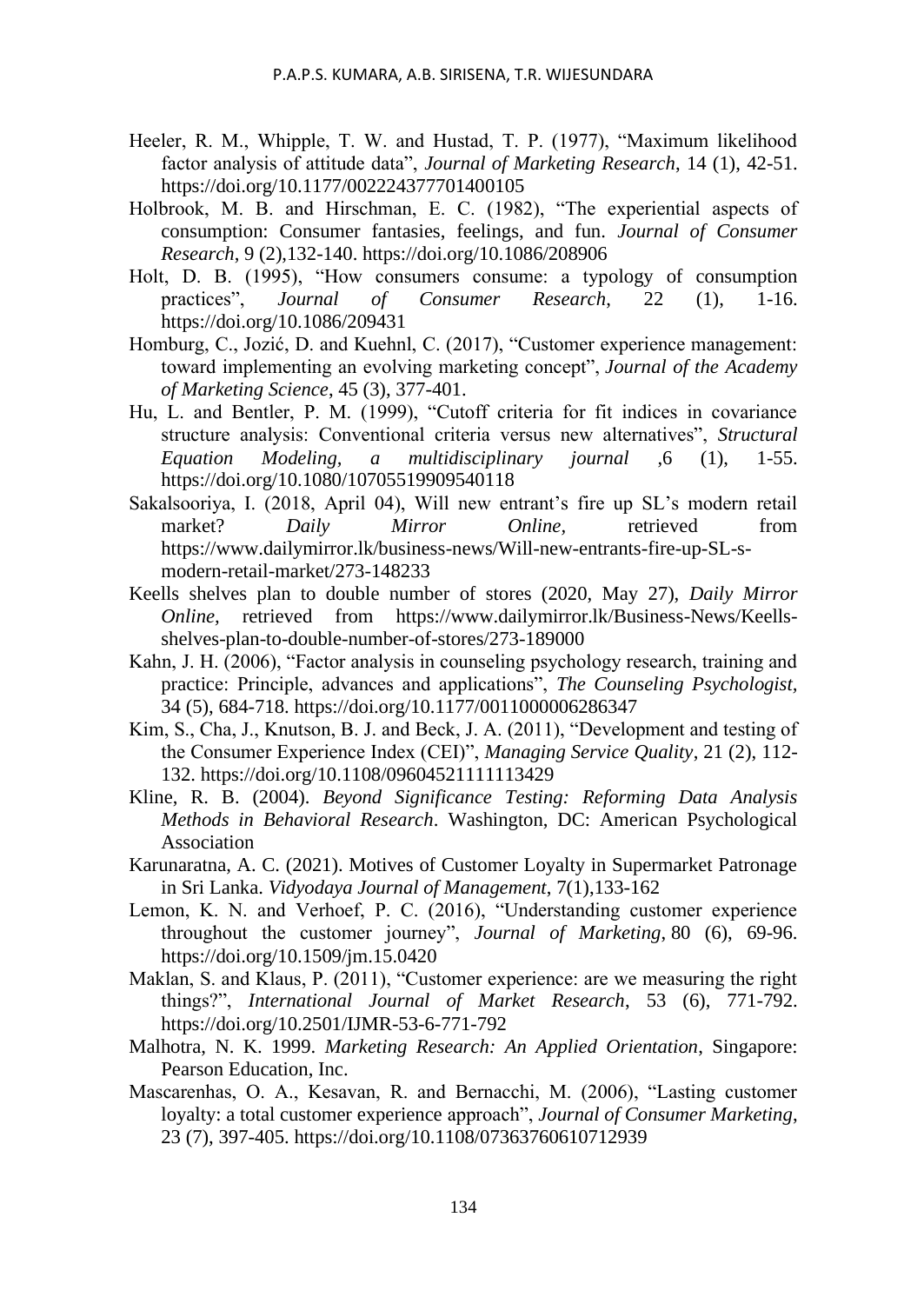- Mattila, A. S. (2001), "Emotional bonding and restaurant loyalty", *Cornell Hospitality Quarterly*, 42 (6), 73-79. https://doi.org/10.1177/0010880401426009
- Mattila, A. S. and Enz, C. A. (2002), "The role of emotions in service encounters", *Journal of Service Research*, 4 (4), 268-277. https://doi.org/10.1177/1094670502004004004
- Mattila, A. S. and Ro, H. (2008), "Discrete negative emotions and customer dissatisfaction responses in a casual restaurant setting", *Journal of Hospitality & Tourism Research*, 32 (1), 89-107. https://doi.org/10.1177/1096348007309570
- Mao, L. L. (2021). Retail quality, market environment and business survival in the retail Apocalypse: an investigation of the sporting goods retail industry. *International Journal of Sports Marketing and Sponsorship*, Vol. aheadof-print No. ahead-of-print.

https://doi.org/10.1108/IJSMS-06-2021-0115

- Meyer, C. and Schwager, A. (2007), "Understanding customer experience", *Harvard Business Review,* 85 (2), 116-126.
- Mishra, P. (2015), *Business Research Methods*. Oxford University Press, New Delhi, India.
- Nasution, R. A., Sembada, A. Y., Miliani, L., Resti, N. D., & Prawono, D. A. (2014). The customer experience framework as baseline for strategy and implementation in services marketing. *Procedia-Social and Behavioral Sciences*, *148*, 254-261.
- Noble, S. M., Haytko, D. L. and Phillips, J. (2009), "What drives college-age Generation Y consumers?" *Journal of Business Research*, 62 (6), 617-628. https://doi.org/10.1016/j.jbusres.2008.01.020
- Nord, W. R. and Peter, J. P. (1980), "A behaviour modification perspective on marketing", *The Journal of Marketing*, 44 (2), 36-47. https://doi.org/10.1177/002224298004400205
- Oh, H. (2005), "Measuring affective reactions to print apparel advertisements: A scale development", *Journal of Fashion Marketing and Management: An International Journal*, 9 (3), 283-305. https://doi.org/10.1108/13612020510610426
- Oliver, R. L. (1981), "Measurement and evaluation of satisfaction processes in retail settings", *Journal of Retailing*, Vol. 57 No.3, pp. 25-48.
- Ostrom, A. L., Parasuraman, A., Bowen, D. E., Patrício, L., & Voss, C. A. (2015). Service research priorities in a rapidly changing context. *Journal of service research*, 18(2), 127-159.
- Palmer, A. (2010), "Customer experience management: a critical review of an emerging idea", *Journal of Services Marketing*, 24 (3), 196-208. https://doi.org/10.1108/08876041011040604
- Pine, B. J. and Gilmore, J. H. (1998), "Welcome to the experience economy", *Harvard Business Review,* 76, 97-105.
- Prahalad, C. K. and Ramaswamy, V. (2004), "Co-creation experiences: The next practice in value creation" *Journal of Interactive Marketing*, 18 (3), 5-14. https://doi.org/10.1002/dir.20015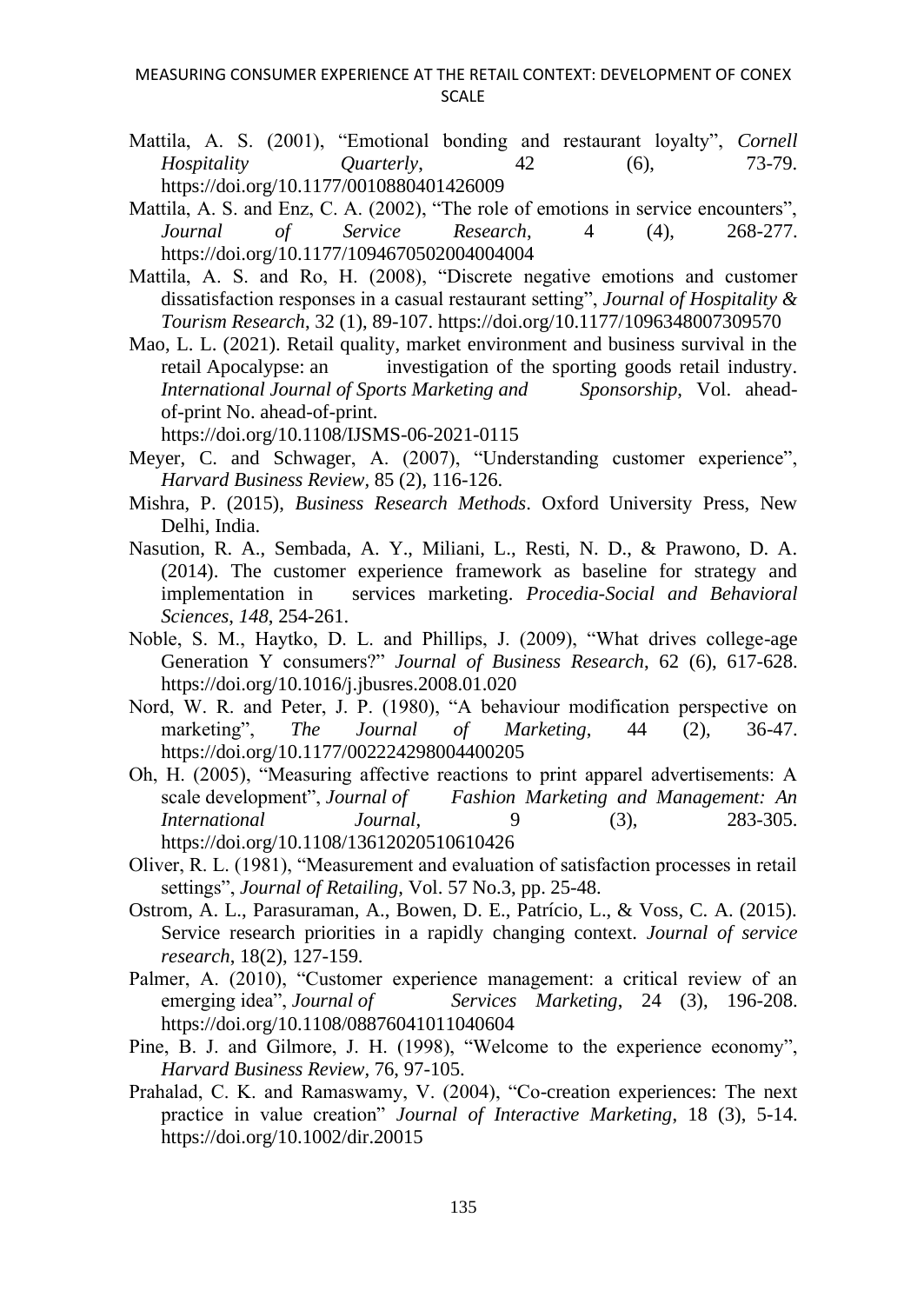- Schmitt, B. (1999), "Experiential marketing", *Journal of Marketing Management*,15 (1-3), 53-67. https://doi.org/10.1362/026725799784870496
- Schmitt, B. (2011), "Experience marketing: concepts, frameworks and consumer insights", *Foundations and Trends in Marketing*, 5 (2), 55-112.
- Singh, J., Howell, R. D. and Rhoads, G. K. (1990), "Adaptive designs for Likert type data: An approach for implementing marketing surveys", *Journal of Marketing Research,* 27 (3), 304-321. https://doi.org/10.1177/002224379002700305
- Tynan, C. and McKechnie, S. (2009), "Experience marketing: a review and reassessment", *Journal of Marketing Management*, 25(.5-6), 501-517. https://doi.org/10.1362/026725709X461821
- Vargo, S. L. and Lusch, R. F. (2004), "The four service marketing myths remnants of a goods-based, manufacturing model", *Journal of Service Research*, 6 (4), 324-335. https://doi.org/10.1177/1094670503262946
- Vargo, S. L., & Lusch, R. F. (2008). Service-dominant logic: continuing the evolution. *Journal of the Academy of marketing Science*, *36*(1), 1-10. https://doi.org/10.1007/s11747-007-0069-6
- Vargo, S. L. and Lusch, R. F. (2017), "Service-dominant logic 2025", *International Journal of Research in Marketing*, 34 (1), 46-67. https://doi.org/10.1016/j.ijresmar.2016.11.001
- Vargo, S. L., Koskela-Huotari, K., & Vink, J. (2020). Service-dominant logic: foundations and applications. *The Routledge handbook of service research insights and ideas*, 3-23.
- Verhoef, P. C., Lemon, K. N., Parasuraman, A., Roggeveen, A., Tsiros, M. and Schlesinger, L. A. (2009), "Customer experience creation: Determinants, dynamics and management strategies", *Journal of Retailing*, 85 (1), 31-41. https://doi.org/10.1016/j.jretai.2008.11.001
- Westbrook, R. A. and Oliver, R. L. (1991), "The dimensionality of consumption emotion patterns and consumer satisfaction", *Journal of Consumer Research*, 18 (1), 84-91. https://doi.org/10.1086/209243
- Wirtz, J. and Bateson, J. E. (1999), "Consumer satisfaction with services: Integrating the environment perspective in services marketing into the traditional disconfirmation paradigm", *Journal of Business Research*, 44 (1),55- 66. https://doi.org/10.1016/S0148-2963(97)00178-1
- Wilden, R., Akaka, M. A., Karpen, I. O., & Hohberger, J. (2017). The evolution and prospects of service-dominant logic: an investigation of past, present, and future research. *Journal of service research*, 20(4), 345-361.
- Wu, M. Y. and Tseng, L. H. (2015), "Customer Satisfaction and Loyalty in an Online Shop: An Experiential Marketing Perspective", *International Journal of Business and Management*, 10 (1), 104-114. doi:10.5539/ijbm. v10n1p104
- Yu, Y. T. and Dean, A. (2001), "The contribution of emotional satisfaction to consumer loyalty", *International Journal of Service Industry Management*, 12 (3), 234-250. https://doi.org/10.1108/09564230110393239
- Zolkiewski, J., Story, V., Burton, J., Chan, P., Gomes, A., Hunter-Jones, P., O'Malley, L., Peters, L.D., Raddats, C. and Robinson, W. (2017), "Strategic B2B customer experience management: the importance of outcomes-based